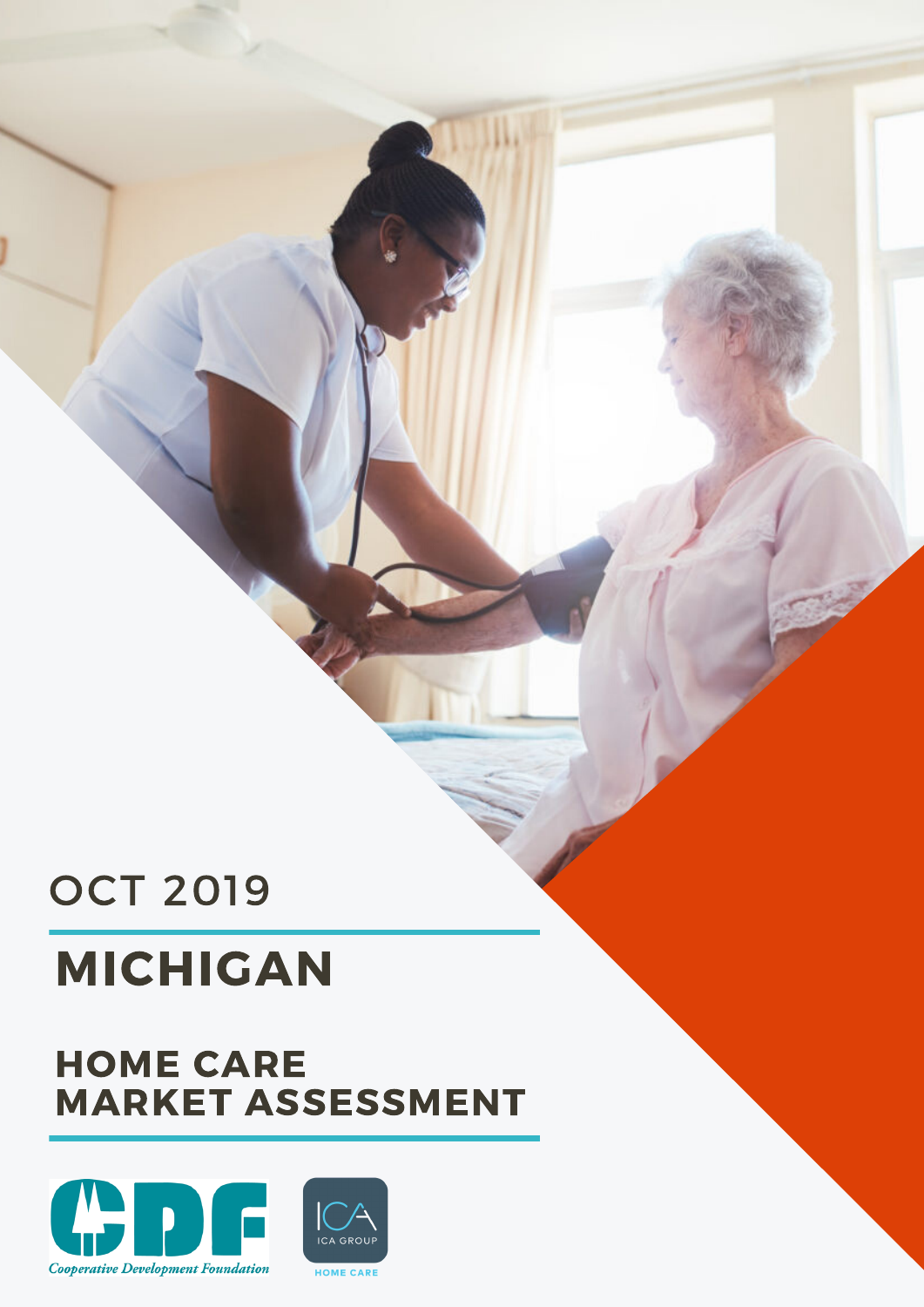## **Table of Contents**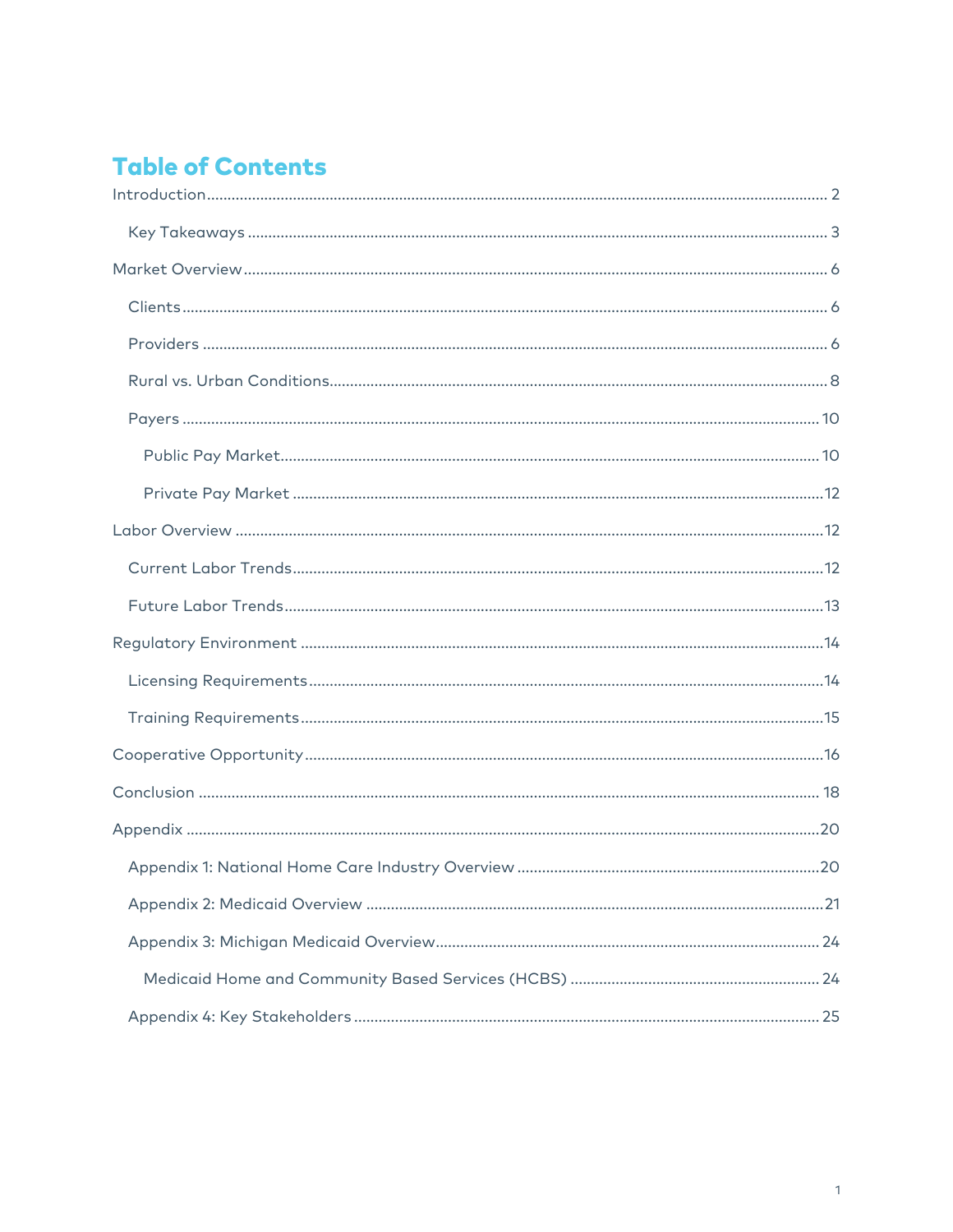#### Introduction

Mirroring national trends, demand for home care services in Michigan is high and growing. Caregiver supply is insufficient to meet demand and given low job quality not enough new caregivers are entering the field or staying there. Reimbursement rates for publicly supported home based care are low in the state (even lower than the national average) making it especially challenging to start and operate a public pay home care agency. In contrast, given the higher reimbursement rate found in the private pay market, competition for private pay clients is in the state is high. New agencies continue to enter the private pay market, particularly franchises and national chains, which continue to drive consolidation through acquisitions of local independent agencies.

Despite this challenging landscape, opportunity exists for individuals and organizations looking to start cooperative home care agencies in the state. As worker-centered businesses, home care cooperatives prioritize improved working conditions including better training, higher wages, and job supports. This results in increased worker satisfaction and decreased turnover, and ultimately higher quality, consistent care for clients. This "cooperative difference" is a competitive advantage, and those that can successfully launch and operate financially sustainable home care cooperatives can make a meaningful difference in the lives of both home care workers and consumers in the state.

The following market assessment provides an in-depth look at the home care market in Michigan across several key dimensions including market demand, labor supply, the regulatory environment, and other state specific findings. With this data, individuals and organizations interested in starting a home care cooperative in the state will get a complete picture of the home care industry in Michigan, and the conditions that will affect start-up home care cooperative initiatives in the state. Finally, the report will discuss potential strategies for growing and nurturing home care cooperatives in the state.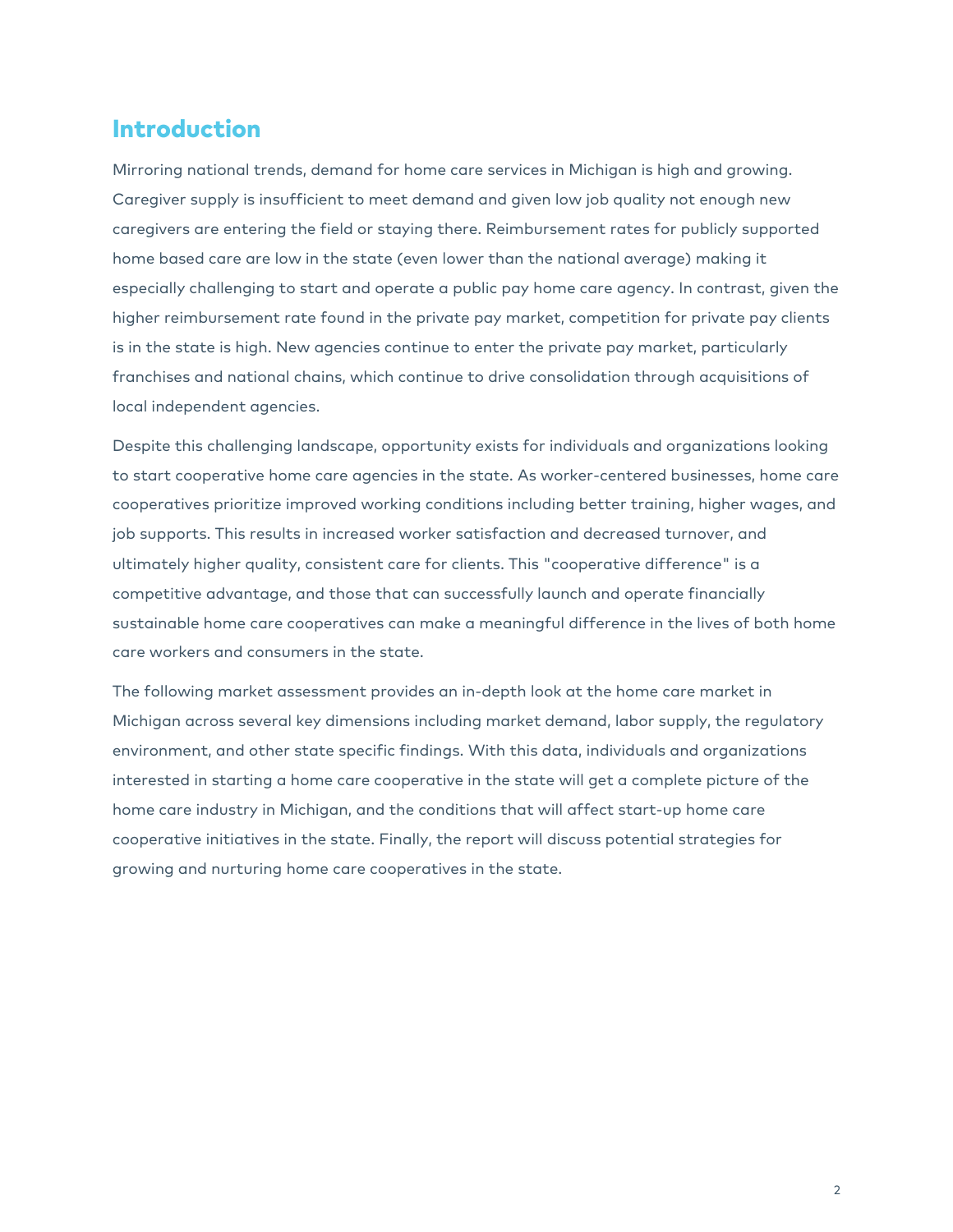## Key Takeaways

- $\triangleright$  Demand for home care services in the state is high and growing.
	- o As of 2018, over 770,000 Michigan residents were categorized as "frail elderly," "self-care disabled," or "independent living disabled," and likely needing home care services.1
	- o Mirroring national trends, Michigan's senior population is increasing rapidly. By 2026, Michigan's 65+ age group is expected to grow nearly 50% adding nearly 400,000 additional individuals to the potential pool of home care clients in the state. $2$
	- o Demand is particularly high and unmet In Michigan's rural areas.
- $\triangleright$  Michigan has an insufficient supply of caregivers to meet demand.
	- o In 2018, Michigan had 11 potential home care clients for every employed caregiver in the state; a grossly inadequate supply. This is compared to the national average of 7-1 and the lowest national rate of 3-1 in New York. 3
	- o In total, there are just over 70,000 people working in the home care industry in Michigan, including job titles of Home Health Aides, Nursing Assistants, and Personal Care Aides. It is estimated that Michigan needs an additional 105,000 caregivers by 2026 to meet demand. 4,5

#### $\triangleright$  Home care workers are underpaid, a key factor driving the insufficient supply of caregivers in the state.

- o Between 2018 and 2028, Home Health Aide and Personal Care Aide are projected as the 3<sup>rd</sup> and 4<sup>th</sup> fastest growing jobs nationally, respectively. Of the top ten fastest growing jobs nationwide they are also the lowest paid.<sup>6</sup>
- o In Michigan, the average wage of direct caregivers is \$11.97 per hour. This is comparable to the rate retail and food services workers earn in the state, making recruiting and retaining caregivers even more difficult as they have employment options outside of the home care industry that are often more stable and less emotionally and physically demanding.<sup>7</sup>

<sup>1</sup> United States Census population estimates

<sup>2</sup> United States Census population estimates

<sup>3</sup> While national consensus does not exist on what an adequate supply is, the best ratios in the country hover around 3:1.

<sup>4</sup> Bureau of Labor and Statistics

<sup>5</sup> Not accounting for industry turnover

<sup>6</sup> Bureau of Labor and Statistics Employment Projections 2018-2028

<sup>7</sup> Bureau of Labor and Statistics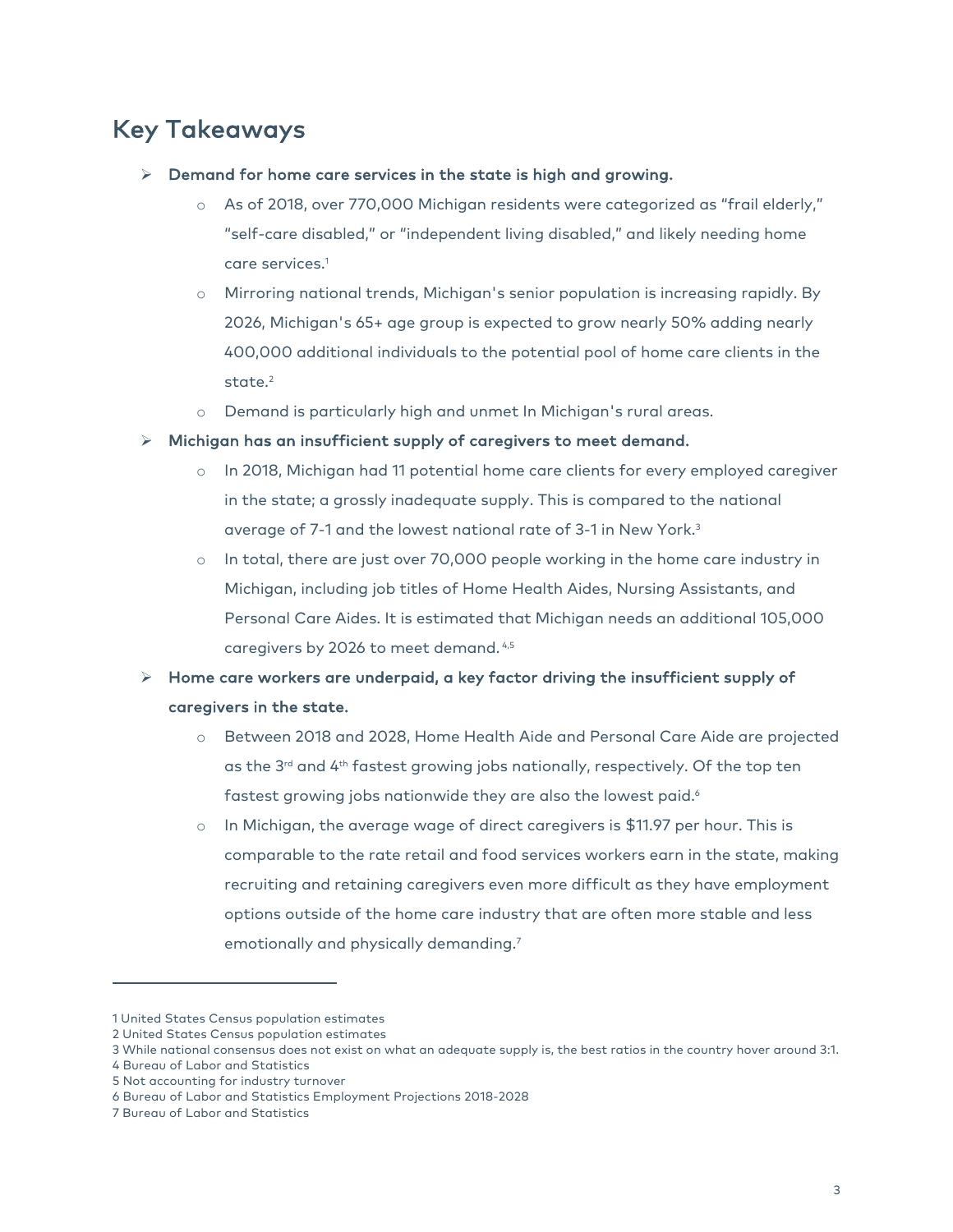#### $\triangleright$  Michigan does not require any formal training or certification of personal care aides.

- o While this eases entry into the field, it creates a market in which home care workers are inadequately prepared for the demands of the job, likely exacerbating turnover in the state.
- $\triangleright$  While demand for publicly supported home care services is high in the state, reimbursement rates are extremely low.
	- o The average per hour Medicaid reimbursement rate for non-medical home care services in Michigan Is \$14.14.<sup>8</sup> This is significantly lower than the national average of \$19.01 per hour. <sup>9</sup> Out of this amount agencies must pay caregiver salaries and cover all overhead expenses, making it difficult to run a financially sustainable or profitable home care agency in the public pay market without significant scale.
	- $\circ$  The top 5 largest home care agencies in the state all service Medicaid clients.10,11 This speaks both to the larger market opportunity in public pay and the need for scale to sustainably service the public pay market.
- $\triangleright$  The average per hour rate for private pay (out-of-pocket) home care services in Michigan is \$22 per hour<sup>12</sup>, making it a more attractive market for home care operators, but also a more competitive one.
	- o Given the significantly higher private pay rates in the state, competition among home care agencies for private pay dollars is high, and new entrants continue to enter the field (particularly franchises and national chains). However, because the largest five agencies in the state control only 33% of the market, Michigan is still considered a competitive market. <sup>13</sup> Local markets, especially in rural areas, may be more concentrated.
	- o Given the higher rates present in the private pay market, it is more financially feasible for new entrants, including home care cooperatives, to launch and operate at a smaller scale.

<sup>8</sup> This rate is an average of fee-for-service costs; managed care organizations negotiate for care costs and price information is confidential

<sup>9</sup> Watts & Musumeci: Medicaid Home and Community-Based Services Report

<sup>10</sup> Center for Medicaid and Medicare Services

<sup>11</sup> National Establishment Time-Series (NETS) Dun and Bradstreet (n.d.).

<sup>12</sup> Genworth Cost of Care Survey 2019

<sup>13</sup> National Establishment Time-Series (NETS) Dun and Bradstreet (n.d.).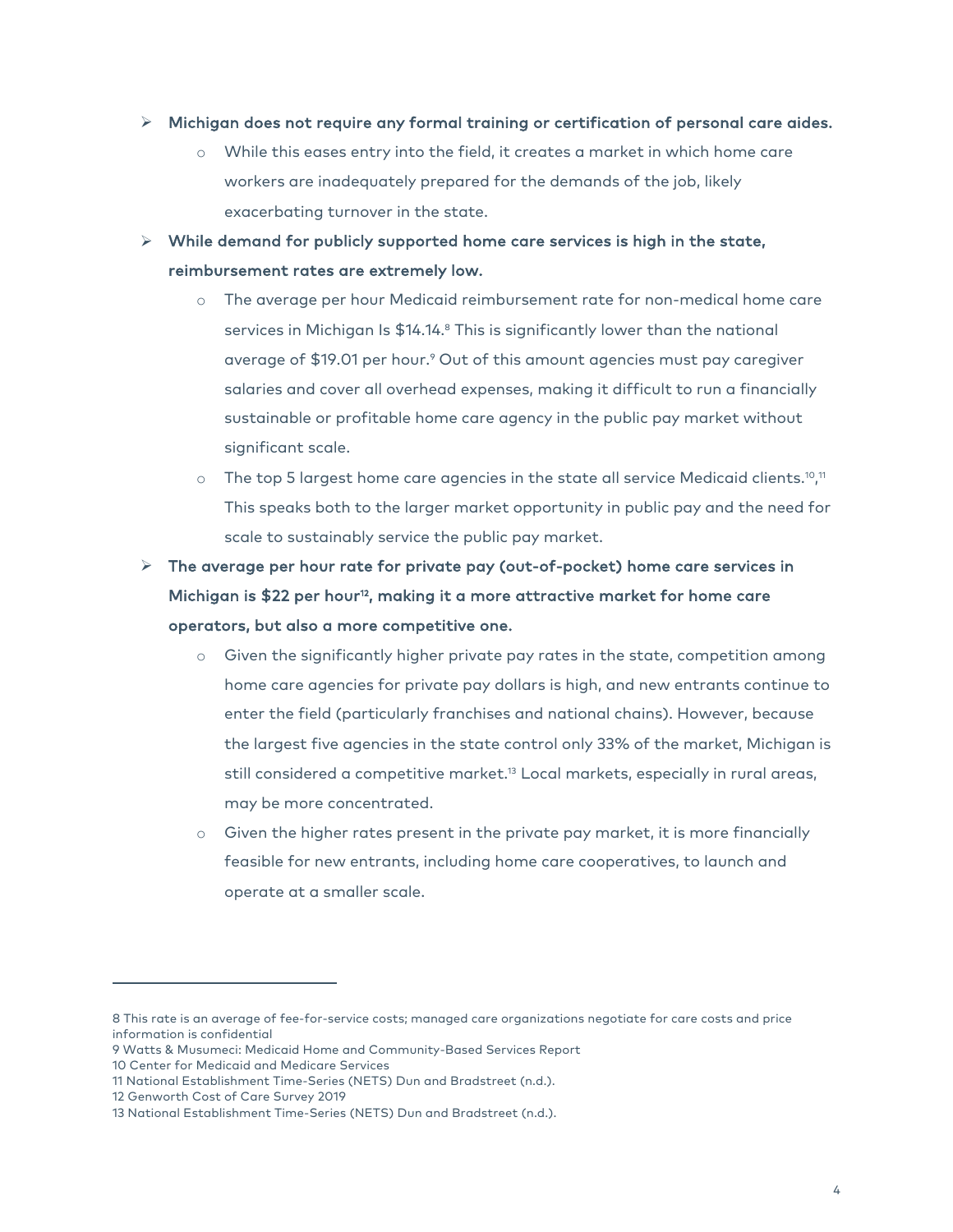o However, at a yearly average cost of 99% to 130% of median income for residents, out-of-pocket home care is expensive and unaffordable over the long term for most households.<sup>14</sup>

#### $\triangleright$  Regulatory barriers to entry are low in the state

- o Currently, there are no licensing requirements for private pay home care or home health care agencies wishing to start in the state, making it easy to launch. This likely explains the large number of small operators in the state:
	- Of the 217 home care agencies in the state for which there is available revenue data, the majority, or 51% agencies, have revenue between \$250,000 and \$500,000 per year, while 10% have annual revenues below \$250,000.
- o Currently, Michigan does not require licensing for any home health agency because they are not categorized as a facility. Home health agencies wishing to participate in the public market must register with the Centers for Medicare and Medicaid Services (CMS).<sup>15</sup>

<sup>14</sup> Genworth Cost of Care Survey 2019

<sup>15</sup> Michigan Department of Licensing and Regulatory Affairs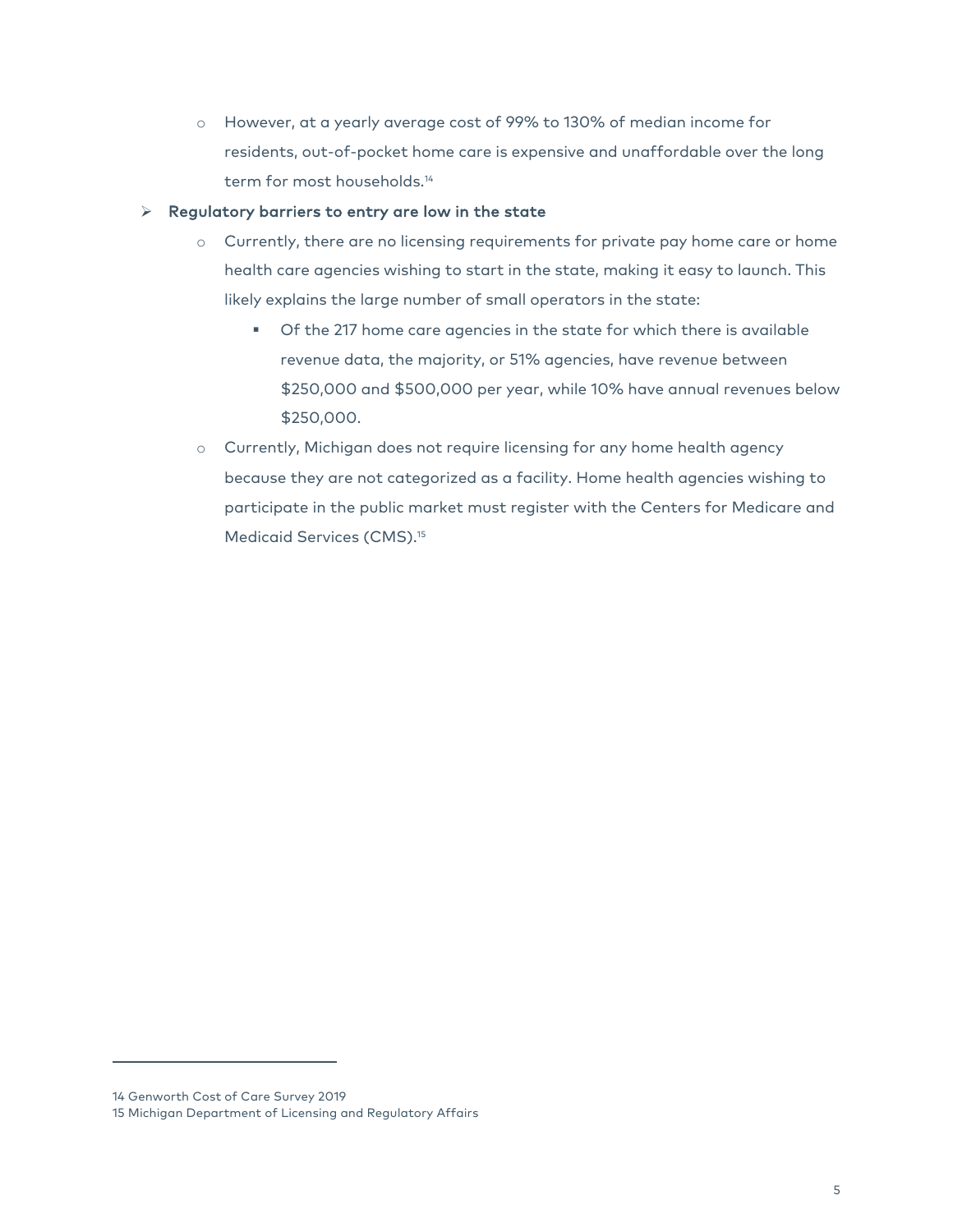#### Market Overview

## Clients

As of 2018, just over 770,000 Michigan residents were categorized as "frail elderly," "self-care disabled," or "independent living disabled," and likely needing home care services. Given growth projections for individuals 65+, by 2026, this group is expected to add an estimated 400,000 "frail elderly" individuals to the potential pool of home care clients.17 Overall, Michigan has a higher percentage of persons 65+ and individuals with disabilities than the national averages, a favorable condition for home care agencies.

#### Home Care Client Pool: Percent of Total Population

|                                      | Michigan | National |
|--------------------------------------|----------|----------|
| $65+$<br>Population                  | $17.2\%$ | 15.93%   |
| Individuals<br>with<br>Disabilities  | 14.3%    | 12.6%    |
| Home<br>Care<br>Subset <sup>16</sup> | 7.72%    | $6.4\%$  |

Median home care costs (as an average of medical and nonmedical services) are \$53,025 per year in the state for full time care.18 Michigan's median household income is \$52,668, while the median income of the population 65 years and older is only \$40,784. At a yearly average cost of 99% to 130% of median income for residents, home care costs are a formidable expense for households in Michigan. High home care costs reduce the potential number of customers in the private pay marketplace and over the long-term pushes many home care clients into the Medicaid market as their assets are spent down.

#### Providers

Data collected from the National Established Time Series (NETS) provided a list of 841 home care agencies that were in operation in Michigan in 2014; this data includes individual locations of home care franchises. The state of Michigan maintains a list of agencies registered with the Center for Medicaid and Medicare Services, but cannot provide a complete list of all home care agencies operating in the state due to the absence of licensing and registration requirements for agencies that operate exclusively in the private pay market. As of 2019, the CMS list includes 500 home care agencies that are certified to provide Medicaid home care services. From these

<sup>16</sup> Home Care Subset includes 20% of 65+ population and disabled populations potentially needing home care supports. 17 Projections for individuals living with disabilities is not provided

<sup>18</sup> Calculated at 44 hours per week at 52 weeks per year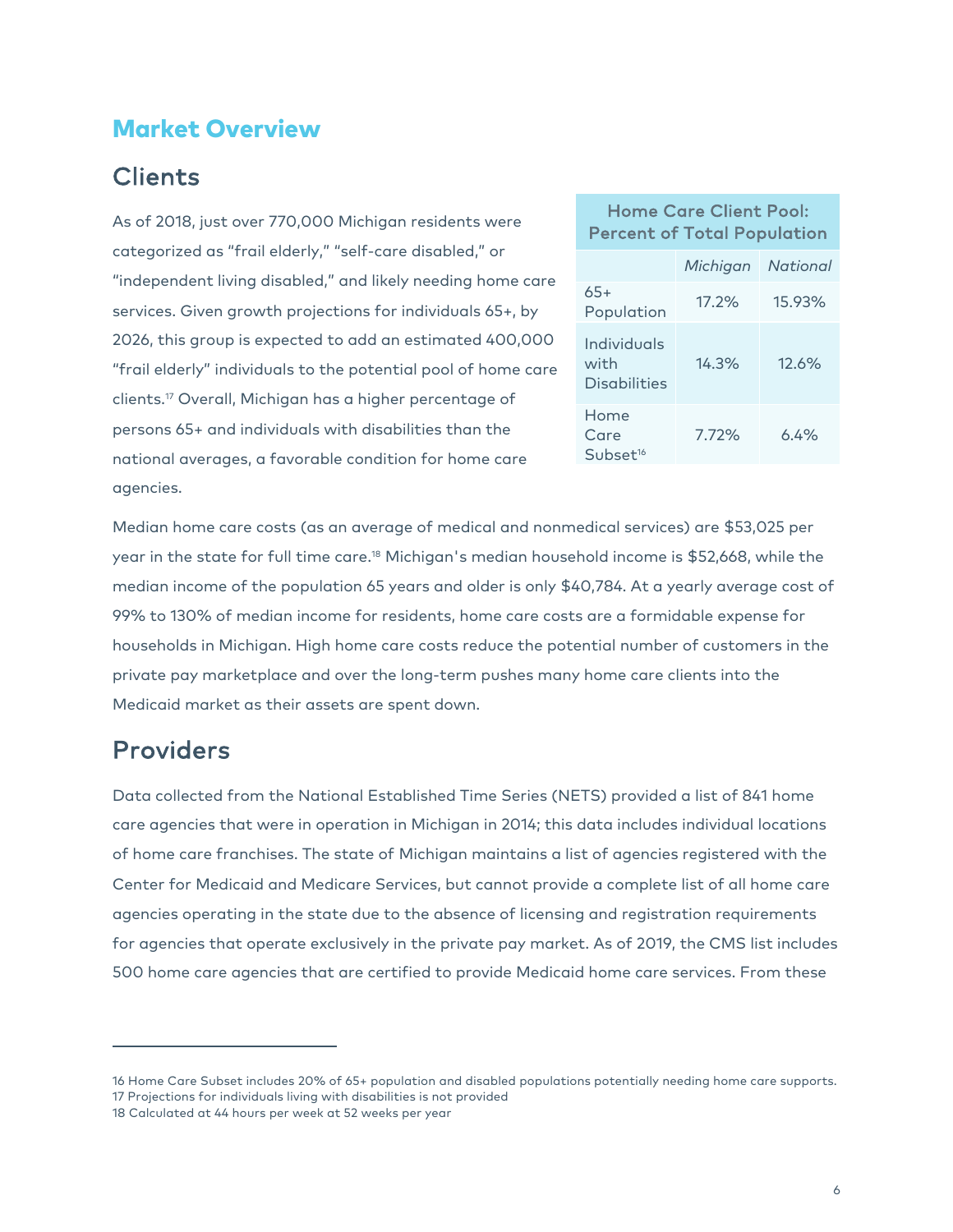two resources we were able to compile revenue data on 217 home care companies. This list excludes agencies operating exclusively in the private pay market.

The five largest home care firms in the state, all of which are Medicaid certified, control 33%<sup>19</sup> of the market, meaning Michigan remains a relatively competitive market, with space available for new agencies to enter. As is true in most states, the largest players are concentrated in specific geographic areas with high client density, such as urban centers.20

Excluded from the CMS list of home care agencies are two prominent franchises in Michigan: Right at Home and Bright Star.21,22 Right at Home has 27 offices located in lower Michigan, with a concentration around the southern part of the

| <b>Revenue Range</b>   | <b>Number of Agencies</b> |
|------------------------|---------------------------|
| <\$250,000             | 18                        |
| \$250,000-\$500,000    | 117                       |
| \$500,000-\$1Million   | 34                        |
| \$1Million-\$5 Million | 33                        |
| >\$5 Million           | 15                        |

state. Bright Star has four offices, servicing metropolitan Detroit's northern suburbs. Both franchises provide non-medical and medical home care services with specialized care for clients with Alzheimer's and dementia. Because both agencies are excluded from the state list of Medicaid certified providers, it is likely that they receive most or all of their revenue from the private pay market.

Similar to the national home care market, and likely exacerbated by Michigan's lack of licensing requirements, home care in Michigan has a large number of small local operators. Based on the data we collected from the NETS and CMS registry, just over one third of all sales revenue for home care in the state goes to the top five largest operators, leaving just under 67% of a total of \$198,690,732 sales revenue going to the remaining companies.23 The national median sales for home care companies is \$1,835,000, which is lower than the Great Lakes median of \$2,015,00024. Using compiled revenue data from the 217 home care companies where revenue data was available, we calculated Michigan's mean sales revenue as \$1,645,829, and median

<sup>19</sup> Calculated using National Establishment Time Series Data Set

<sup>20</sup> Industries in which the top five firms control 60% or more of the market are generally considered non-competitive. 21 Right at Home. Retrieved from https://www.rightathome.net/

<sup>22</sup> BrightStar Care. Retrieved from https://www.brightstarcare.com/

 $23$  Privately operated homecare agencies, and agencies headquartered outside of MI but operating within MI, were not included in the calculations.

<sup>&</sup>lt;sup>24</sup> Pulse Benchmark Survey Spring 2018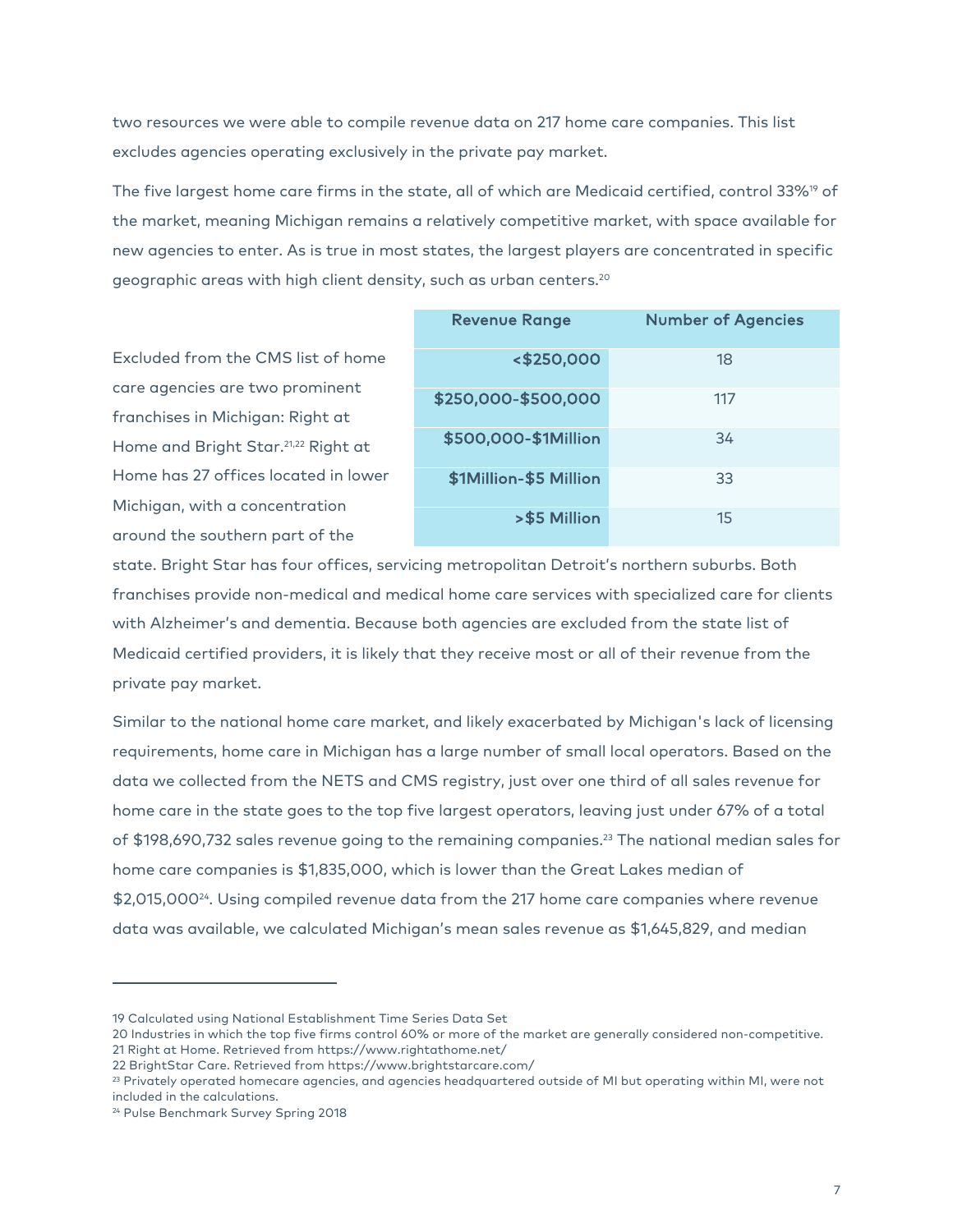sales revenue as \$373,800, suggesting that the larger home care companies operate at a far greater scale than the state's smaller operators. Supporting this, our data shows that 51% of agencies have revenue between \$250,000 and \$500,000 per year<sup>25</sup>, and 10% of home care agencies in Michigan have annual revenues below \$250,000.



*Market opportunity is defined by counties that are in the highest percentiles for client to caregiver ratio, number of home care clients, and median income. Counties in Michigan with the most favorable home care markets are labeled on the map.* 

<sup>&</sup>lt;sup>25</sup>National Establishment Time-Series (NETS) Dun and Bradstreet (n.d.).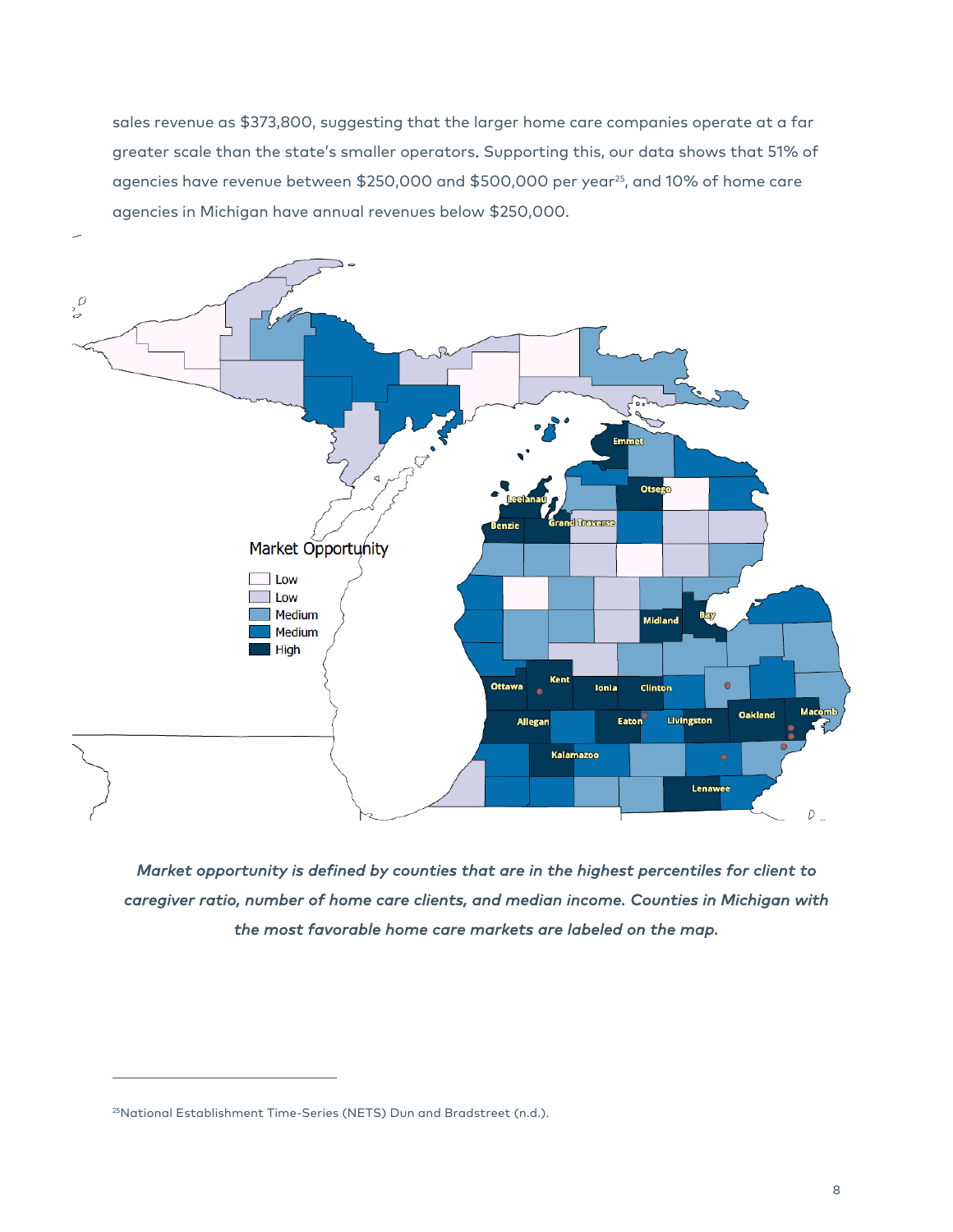## Rural vs. Urban Conditions

As is true nationally, home care companies in Michigan operate at different scales in rural versus urban counties. Despite having a higher percentage of older residents, there are few agencies headquartered in rural areas (8 compared to 203 in urban areas and 7 in suburban areas, based on available data), and agencies headquartered in and/or servicing rural areas are significantly larger. It can be assumed that the lower gross margins of rurally located/focused agencies are due to increased variable expenses such as travel to cover larger geographic areas, increased operating expenses from caregiver recruitment efforts and/or greater administrative

costs from managing higher percentages of Medicaid clients. These higher costs result in lower margins that must be overcome by

| Median Sales and Number of Agencies <sup>26</sup> , <sup>27</sup> |                             |                            |
|-------------------------------------------------------------------|-----------------------------|----------------------------|
|                                                                   | Number of Known<br>Agencies | <b>Median Agency Sales</b> |
| Urban Areas                                                       | 203                         | \$3,256,005                |
| Rural                                                             |                             | \$5,836,050                |



<sup>26</sup> Agencies know from available NETS data set

<sup>27</sup> 6 Suburban agencies not included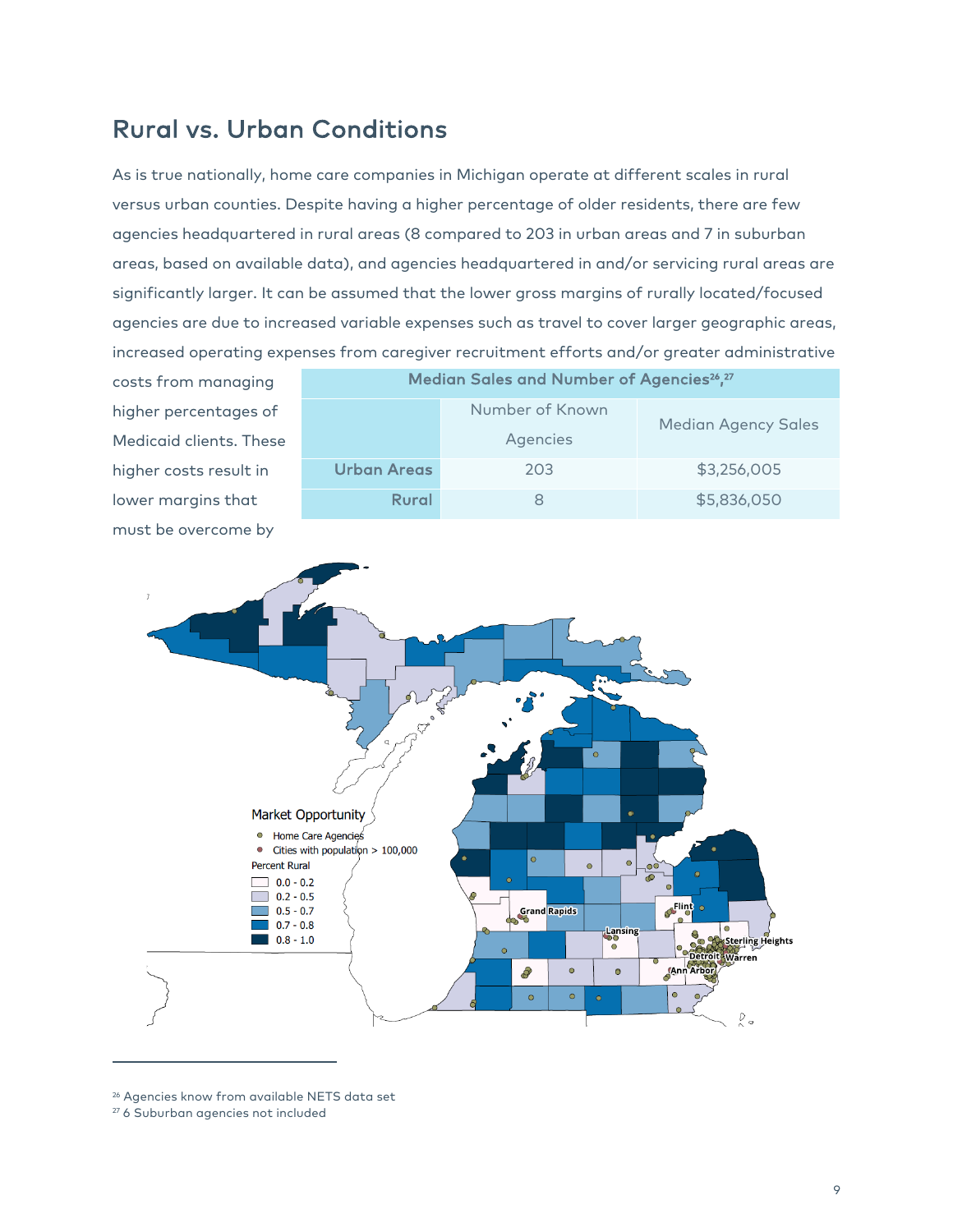generating higher sales revenue through scale. Therefore, while there is unmet demand for home care in rural Michigan, the above factors do not present a favorable market for start-up agencies.

#### Payers

Homecare industry revenue comes from two primary sources. The first is from public payers, typically state distributed Medicaid, and the second is from private payers including clients who pay out of pocket and clients who have purchased long-term care insurance. The public pay market is much larger than the private pay market both nationally and within Michigan, but often includes barriers such as:

- $\triangleright$  Low reimbursement rates
- $\triangleright$  Licensing requirements
- $\triangleright$  State specific regulations

The challenges experienced from operating within the public pay market means that a private pay strategy is more feasible for many agencies, including small-scale agencies and start-ups. It is crucial for a home care agency to understand the size and scope of both markets in order to match their business strategy to both the correct payers and clients for that business. *See Appendix 2 Medicaid Overview for a detailed explanation of Medicaid Home Care.* 



#### Public Pay Market

In Michigan, in fiscal year 2018, the state allocated a total of \$16.4 billion to the state's Medicaid program to provide medical services to the state's 2.2 million Medicaid beneficiaries. Similar to national trends a higher percentage of Medicaid spending was allocated for Managed Care Organizations (60%), than Fee-For-Services Long Term Programs (32.6%). In 2018, Michigan allocated \$2.6 billion (16%) of its total Medicaid spending to registered home care agencies that provide care and assistance to qualified Medicaid beneficiaries inside their home.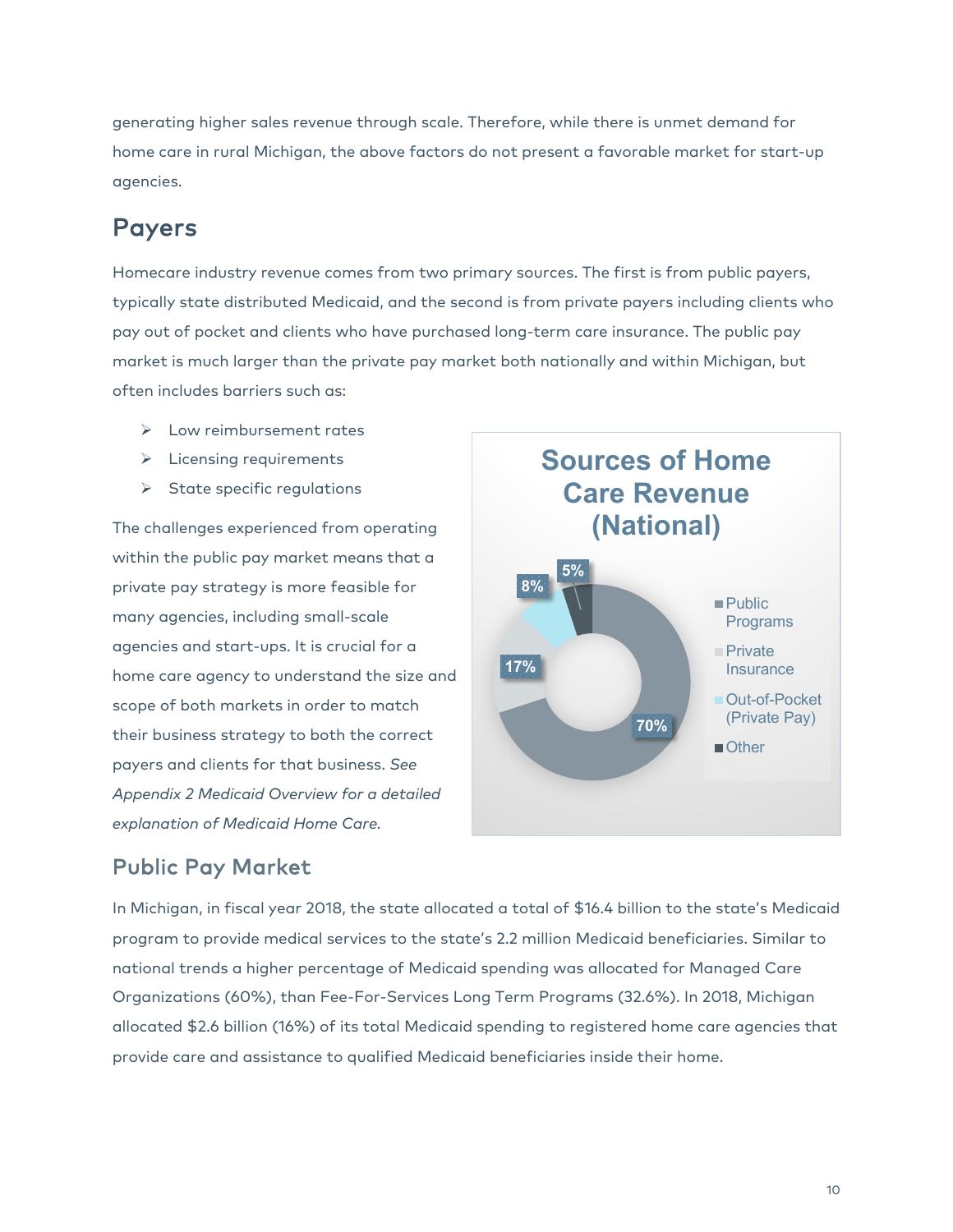While some states have fully transitioned to systems of managed care, many others, like Michigan, continue to operate both Fee-For-Service (FFS) and Managed Care Medicaid systems (via Managed Care Organizations, MCOs), while continuing the transition. Currently, Michigan runs three managed care long-term service and supports programs: Michigan Choice, Michigan Health Link, and the Program of All-Inclusive Care for the Elderly (PACE). Michigan has recently experienced an overall rise in managed care enrollment. In particular, the largest growth is with the MCO MI Health Link, the primary provider that accepts Home and Community Based Service (HCBS) waivers.

| Michigan Medicaid Homecare Programs <sup>28</sup> |                      |                |                                  |                              |
|---------------------------------------------------|----------------------|----------------|----------------------------------|------------------------------|
| Program                                           | MCO or<br><b>FFS</b> | Enrollees FY17 | Avg Annual %<br>Change 2015-2017 | Avg Annual %<br>Change FY 17 |
| <b>Home Help</b><br>Program                       | <b>FFS</b>           | 51,862         | 5%                               | $-4\%$                       |
| <b>Health Link</b>                                | <b>MCO</b>           | 37,478         | $-5%$                            | 118%                         |
| <b>MI Choice</b>                                  | <b>MCO</b>           | 11,841         | $-2\%$                           | 4%                           |
| <b>PACE</b>                                       | <b>MCO</b>           | 1,961          | 2%                               | 27%                          |

The state's fee-for-service programs include both higher cost nursing facilities and traditional medical services. Of the 77,459 residents enrolled in FFS programs, 51,862 residents receive their care outside of nursing facilities through the Home Help Program. *See Appendix 3 for a more robust explanation of Medicaid in Michigan.*

The average reimbursement rate for home care agencies participating in Michigan's FFS Home Help Program is a staggeringly low \$14.25 per hour—out of which agencies must pay caregivers and cover all overhead costs. The rate for independent providers (direct service caregivers) is even lower at \$9.52 per hour. As of 2016, the average Medicaid reimbursement rate nationally for personal care services was calculated at \$19.01 per hour, with the range spanning \$9.78 in Nebraska, and \$25.24 per hour in South Dakota<sup>29</sup>, showing the difference in how states distribute and value work done inside the home.<sup>30</sup> These low rates create large financial and

<sup>28</sup> Michigan Medicaid Long-Term Services and Supports Final Report

<sup>&</sup>lt;sup>29</sup> 20 states did not offer data on reimbursement rates for personal care services

<sup>30</sup> (2018) Medicaid Home and Community-Based Services: Results from a 50-state survey of enrollment, spending, and program policies; Kaiser Family Foundation, pg. 47.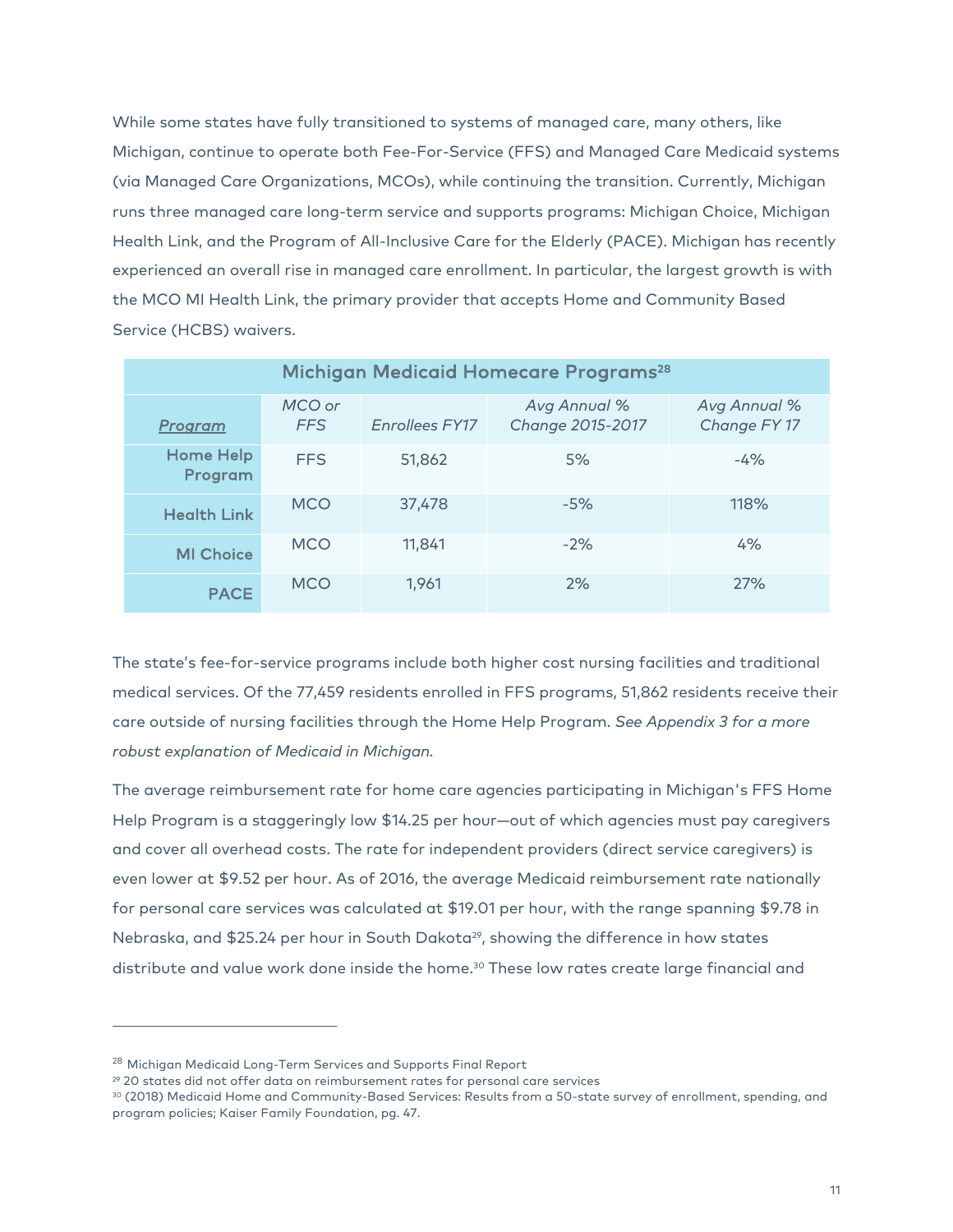operational hurdles for anyone hoping to provide services to Medicaid home care recipients in the state. For managed care, home care agencies negotiate directly with MCO's to set their reimbursement rates (within ranges set by the capitated payments); rates vary between providers and are typically not made publicly available. For home care cooperatives in Michigan that elect to service the public pay market, contracting with MCO's will be a necessity as well as negotiating adequate rates to cover costs. Additionally, given rate trends in the state, adequate scale will be necessary for financial sustainability.

#### Private Pay Market

While there is a significant amount of data available on the size of the public pay market, it is more difficult to estimate the size of the private pay market. Using data available from the August 2017 IBIS World report on the national home care provider industry, and our estimate of the size of the home care client population, we can approximate the number of potential private pay home care clients in the state. First, we estimated that as of 2018, the combined frail elderly, independent disabled, and self-care disabled population of Michigan to be just over 770,000 people. This number was then multiplied by 20.4%--IBIS World's estimate of the private pay market's contribution to the national home care industry--including out-of-pocket and private insurance. Using this method, we estimate the size of the Michigan private pay home care potential client pool to be about 152,000 people. Survey estimates conclude that the average hourly cost for home maker and home health aide services can cost \$23-\$23.50 an hour in the state of Michigan.<sup>31</sup>

#### Labor Overview

#### Current Labor Trends

On average, there is 1 caregiver for every 7 people needing home care the United States. In Michigan, that ratio is higher with 1 caregiver for every 11 people needing care; showing significant demand but also unfavorable conditions for caregiver recruitment. With low pay, few benefits, and inconsistent hours, the national caregiver turnover rate is high (82% annually on average) and increasing year over year<sup>32</sup>. Similarly, not enough new caregivers are entering the

<sup>&</sup>lt;sup>31</sup> Genworth Cost of Care Survey 2019

<sup>&</sup>lt;sup>32</sup> 2018 Home Care Pulse Benchmarking Survey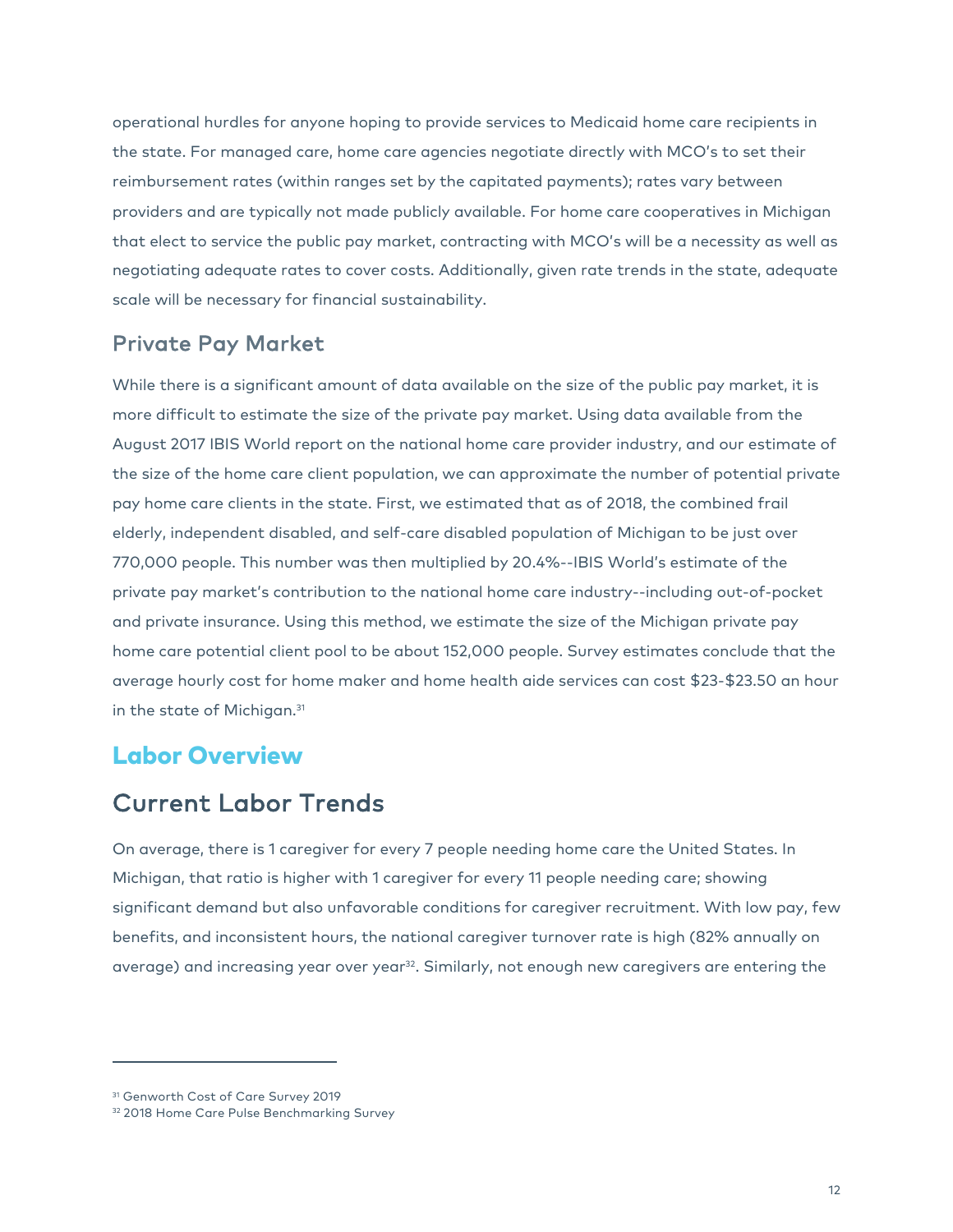field. These two trends have combined to create a national caregiver crisis, which is even more pronounced in Michigan.

Nationally, caregiving wages are on par with retail and food service jobs, highlighting the ability of caregivers to move laterally amongst low paying jobs such as food service or retail. While arguable not as fulfilling, comparable jobs in these industries typically offer more and consistent hours, safer, less physically demanding and isolating work environments, and often better opportunities for job advancement. Conditions in Michigan are similar. Michigan caregivers on average receive \$.03 *less* per hour than the state's retail and food service employees. While caregiver wages are currently higher than the state's \$9.45 minimum wage, with the state's gradual plan to increase minimum wage to \$12.05 an hour by  $2030^{33}$  the effects on caregiver wages will be important to monitor.

| <b>Caregiver and Retail/Food Wage Comparison</b> |             |             |            |
|--------------------------------------------------|-------------|-------------|------------|
|                                                  | Direct Care | Retail/Food | Difference |
| <b>National Average</b>                          | \$12.17     | \$12.27     | $-$0.05$   |
| Michigan                                         | \$11.97     | \$12.00     | $-$0.03$   |

Nationally, home care workers struggle with low wages, isolating work environments, lack of benefits, and inconsistent training, not to mention the unique stresses of working in people's homes. Even if a care worker can overcome these challenges, the ongoing challenge of matching caregiver availability with client need means that home care agencies cannot always provide enough hours for caregivers, despite unmet market demand. Additionally, agencies struggle to hire caregivers that have the schedule flexibility and mobility to meet the needs of clients who are scattered across locations. PHI reports that nationally, 55% of home care workers reported working part-time, or for part of the year, lowering annual wages and leaving 1 in 5 caregivers living below the national poverty line and 48% living in low-income households. 34

#### Future Labor Trends

The caregiving workforce is expected to experience rapid growth over the next ten years. Occupational growth data for the caregiving workforce includes the positions of personal care

<sup>33</sup> Minimum Wage Law to Increase in March 2019 and Beyond. (2019). Retrieved 9 October 2019, from https://www.michamber.com/michigan-chamber-supports-senate-changes-minimum-wage-law <sup>34</sup> U.S. Home Care Workers Key Facts. Paraprofessionals Health Institute, 2019.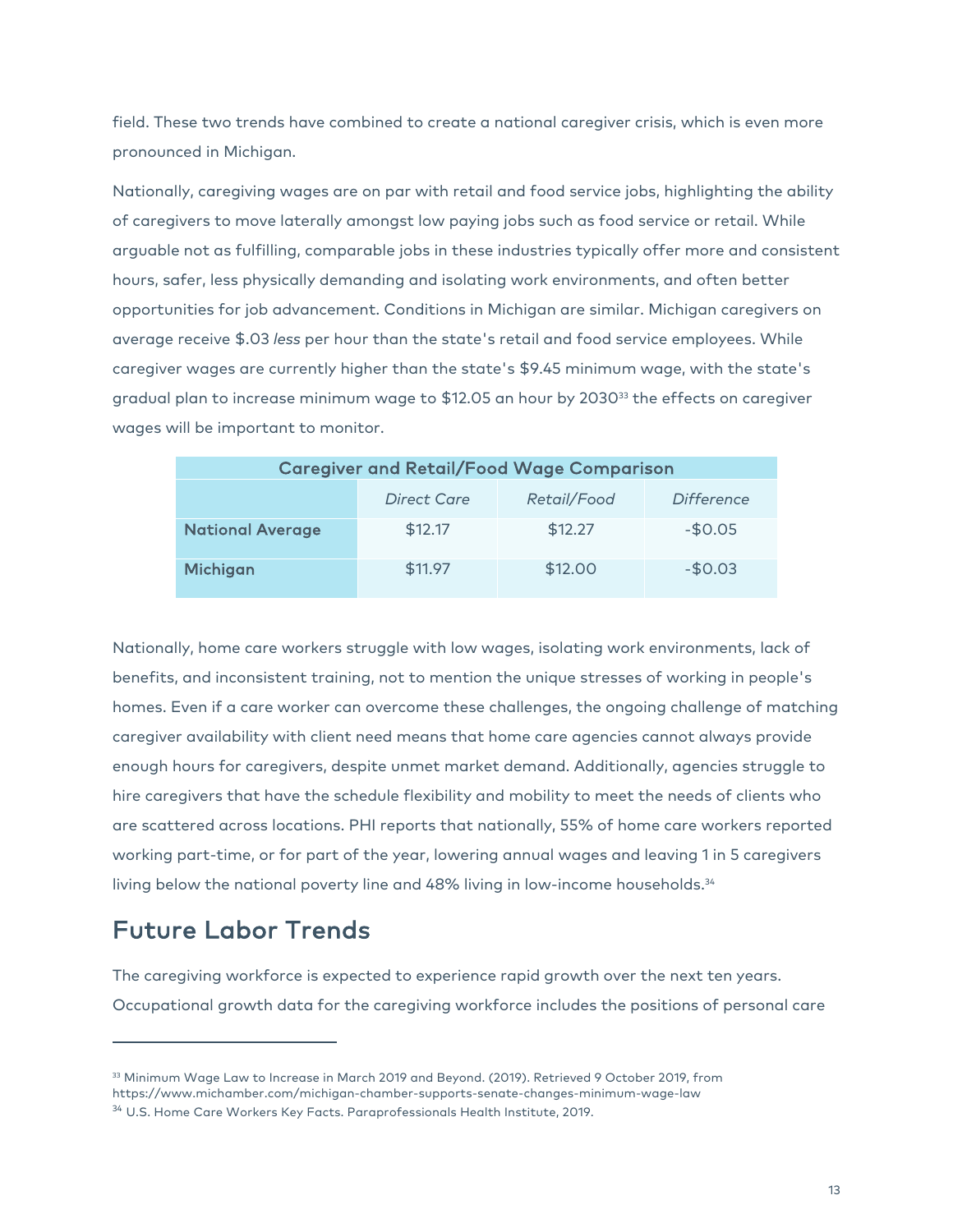aide, home health aide, and 7.14% of certified nursing assistants that work in home care services or with individual family services.<sup>35</sup> Overall, Michigan will need approximately 105,000 additional caregivers between 2016 and 2026 to meet the estimated 38% industry growth rate for the state. A key consideration when looking at future labor trends is that these figures do not factor in the industry turnover rate of 82%. In actuality, the total number of caregivers that are terminated or voluntarily exit the industry need to be replaced in conjunction with the estimated 3.8% annual growth rate, resulting in an even higher demand for caregivers.

| Michigan's Home Care Workforce Growth <sup>36</sup> |                           |                            |  |
|-----------------------------------------------------|---------------------------|----------------------------|--|
|                                                     | Annual Job Growth<br>Rate | Average Annual<br>Openings |  |
| <b>Personal Care Aide</b>                           | 3.8%                      | 8,600                      |  |
| <b>Home Health Aide</b>                             | 4.4%                      | 5,310                      |  |
| <b>Nursing Assistant<sup>37</sup></b>               | 1.1%                      | 514                        |  |
| <b>Overall Average Growth</b>                       | 3.8%                      | 14,424                     |  |

#### Regulatory Environment

### Licensing Requirements

State licensing is not required to become either a medical or non-medical home care provider in Michigan. <sup>38</sup> However, home health agencies hoping to serve Medicaid or Medicare beneficiaries must apply for certification with CMS in order to receive reimbursement for services. CMS contracts with the MI Department of Licensing and Regulatory Affairs (LARA) to evaluate compliance with the federal regulations by conducting certification surveys and complaint investigations.39

<sup>35</sup> Bureau of Labor Statistics https://www.bls.gov/oes/current/oes311014.htm#nat

<sup>36</sup> Projections Central: Long Term Occupational Projections 2016-2026

<sup>37</sup> It Is estimated that 7.14% of all Certified Nursing Assistants In the workforce provide in-home care. These numbers reflect that percentage.

<sup>38</sup> Michigan Department of Licensing and Regulatory Affairs

<sup>39</sup> Michigan Department of Licensing and Regulatory Affairs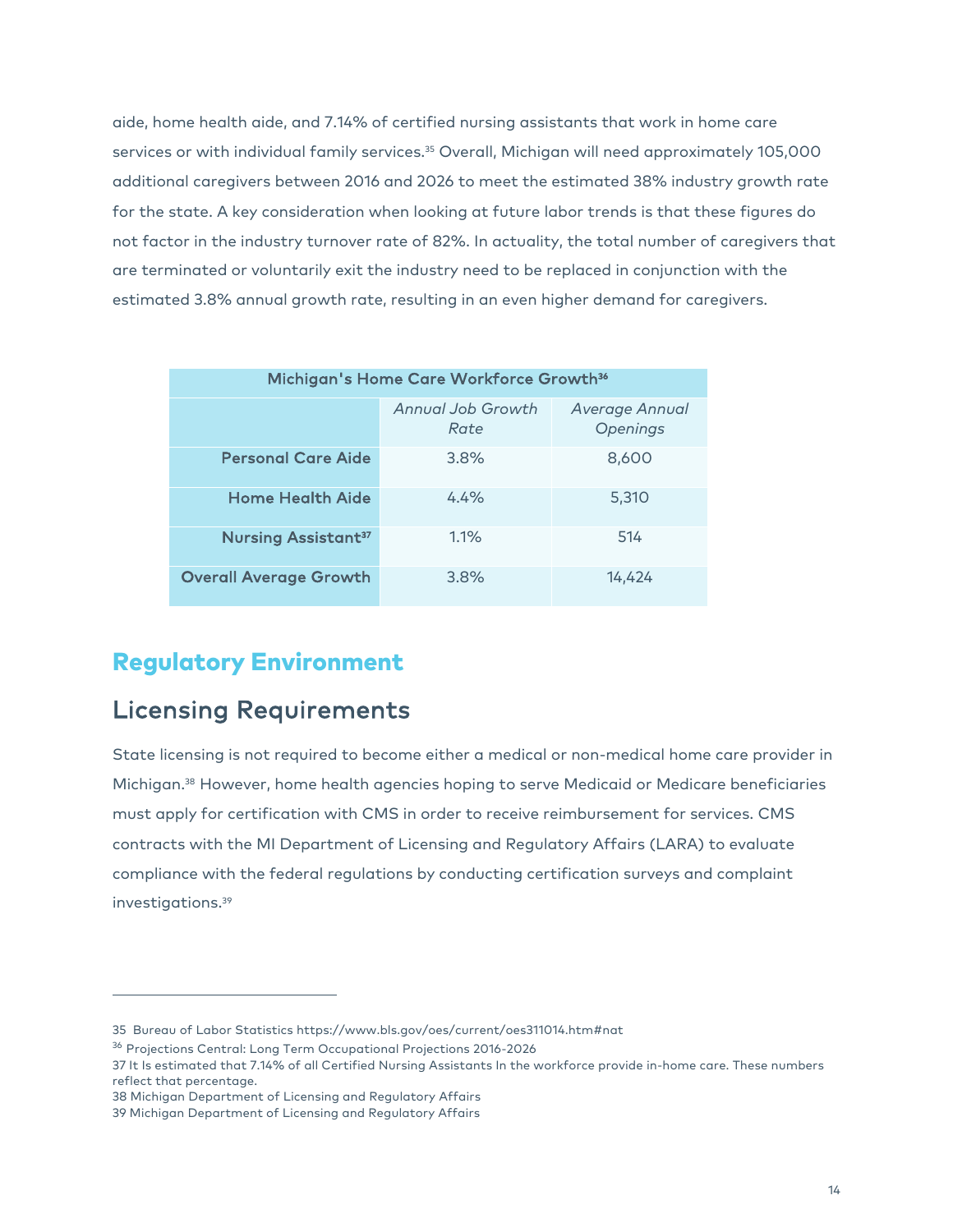## Training Requirements

Home Health Aides are federally required to complete a minimum of 75 training hours, and a minimum of 16 clinical hours to receive certification; Michigan does not require any additional training on top of these federal guidelines. HHA's additionally need to maintain their certification with 12 hours of continuing education units (CEU's) every year. Within Michigan there are currently no federally or state mandated training requirements for PCAs who are paid by consumers, private-pay agencies, or under Medicaid programs, unless an agency provides services under MI Choices Waivers.

If an agency or individual accepts payment through Medicaid's MI Choices Waivers, they must have training in four broad topics such as infection control, safety and emergency planning, personal care, transfers and lifting, documentation, communication, CPR, etc. prior to providing services. Most training is conducted by home care agencies.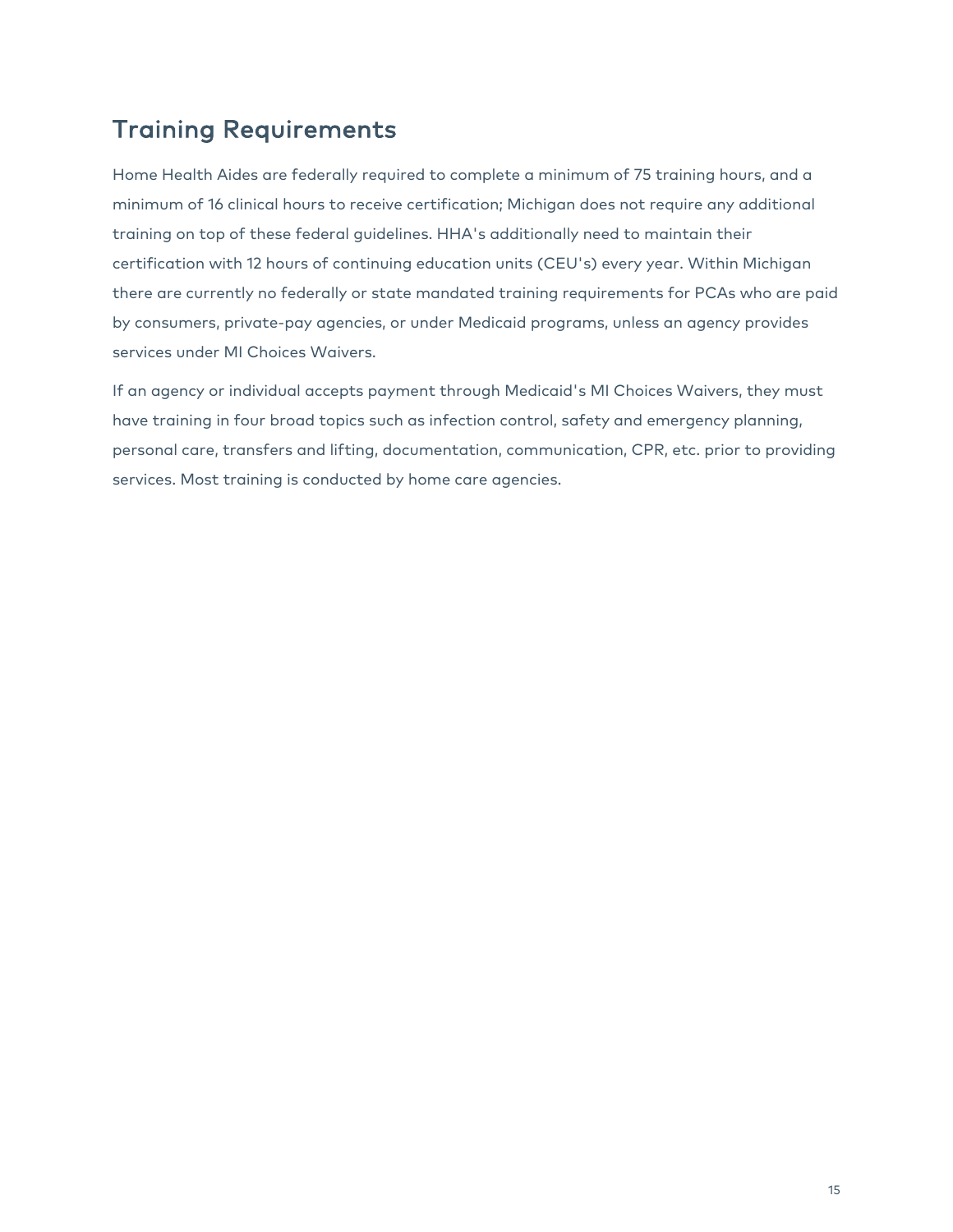## Cooperative Opportunity

Mobilizing a marginalized workforce in a high demand industry through the cooperativeownership model can improve outcomes for both caregivers and clients. By centering workers, cooperatives can:

- $\triangleright$  Elevate the quality of care clients and families receive by providing better trained, engaged and committed caregivers;
- $\triangleright$  Increase caregiver engagement and commitment by stabilizing wages and benefits;
- $\triangleright$  Foster community development and a culture of participation through democratic decision making.

#### Opportunities

- o Barriers to entering the home care market in Michigan are low since the state does not mandate licensing for home care agencies.
- o Michigan's caregiver to client ratio of 1:11 and strong annual elderly population growth, reinforces the demand for high quality, consistent home care.
- o As worker-centered businesses, home care cooperatives are positioned to provide better caregiving jobs, increased representation, and occupational growth in an industry that suffers from chronic turnover and job dissatisfaction.
- o Nationally the average caregiver turnover rate at home care agencies is 82%, a number that has been increasing year over year, including a 15% increase between 2017 and 2018. Benchmarking research by The ICA Group has found that the average turnover rate across 13 existing home care cooperatives sits at 34% for calendar year 2018. According to research by Home Care Pulse, turnover costs an estimate \$2,600 per caregiver on average. Leveraging the benefits of the cooperative model to retain caregivers offers a significant opportunity for market differentiation, as inconsistency of care is a significant challenge faced by home care clients nationally, and for competitive advantage due to the financial and operational savings from reduced turnover.

#### **Challenges**

o With low barriers to entry the Michigan home care market is highly fragmented with many small service providers as well as several larger more established agencies, creating a highly competitive market for attracting both clients and caregivers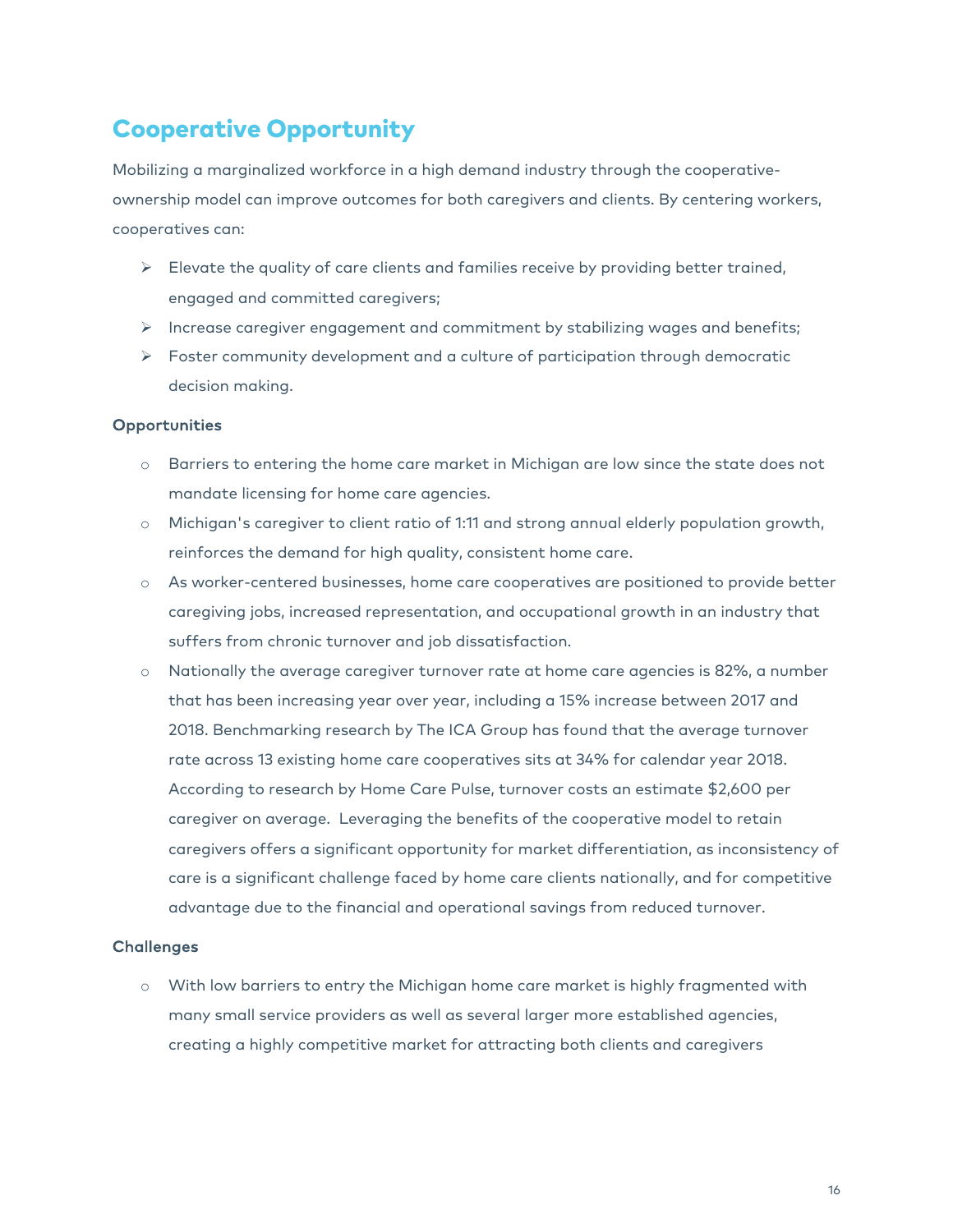- o Given the high level of competition, strong marketing, and the ability to sell the "cooperative difference/value" in home care will be essential. Marketing and sales capacity, plans and funds will need to be identified upfront.
- o Given the high cost of home care compared to median incomes in the state, the pool of private pay clients is relatively small. While much larger rates in the public pay market are very low, effectively making it impossible for a start-up entity to launch in the public pay market in the state without subsidy. Conversion of an existing public pay agency to worker ownership is an alternative model worth considering.
- o Given the notable shortage of caregivers in Michigan, home care cooperative start-ups will need to provide higher salaries and/or meaningful opportunities for ownership and engagement to attract and retain founding caregiver-members.



#### Strategy and Steps

As noted throughout this market assessment, despite high demand and low regulatory barriers, home care cooperative start-up in the public pay market in Michigan would be difficult if not impossible without outside subsidy. Acquisition and conversion of an existing public pay agency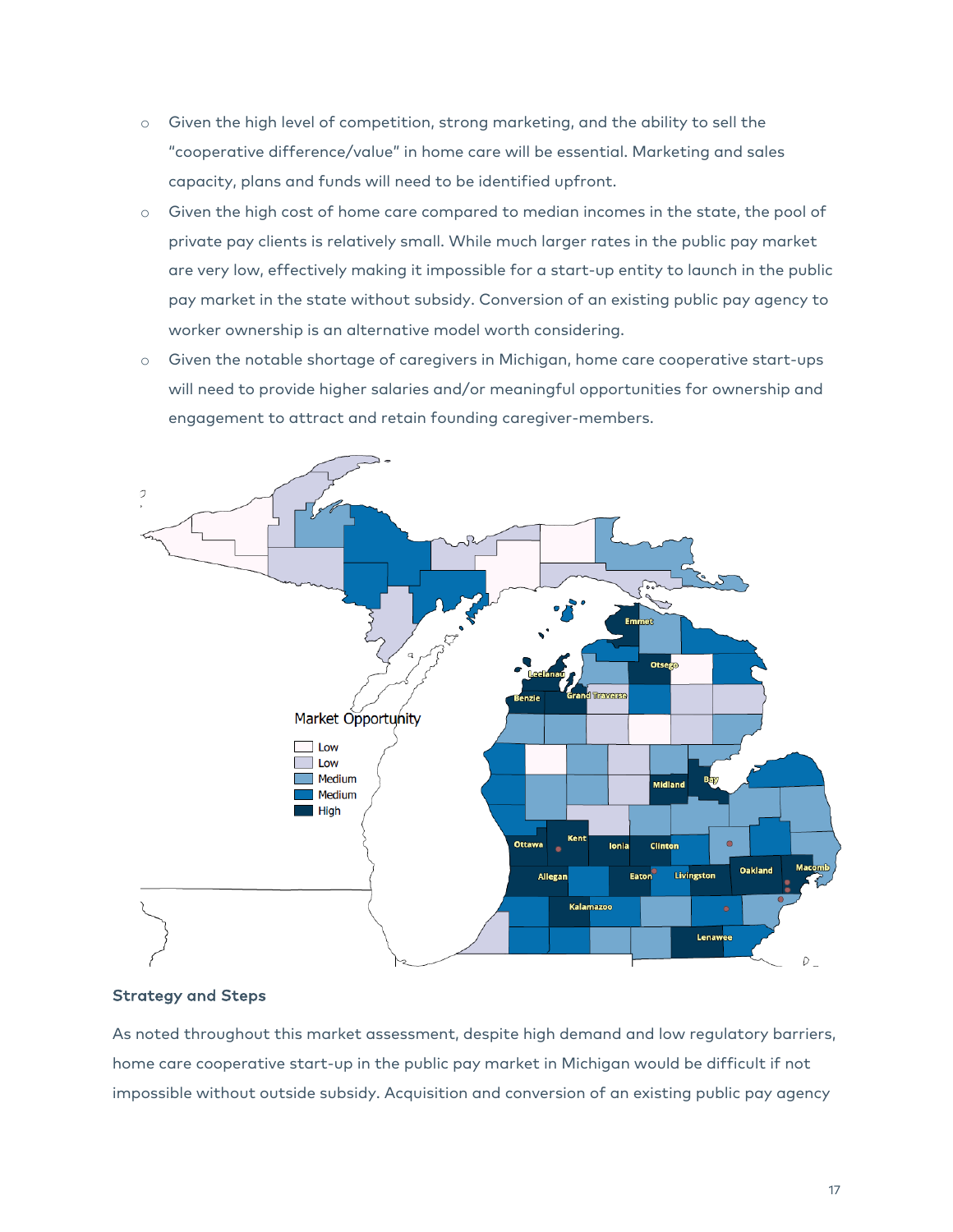would be a viable path to consider, however, for groups interested in launching in this market. For groups interested and open to launching a cooperative home care agency in the private pay market, entry will be easier but will require identification of localized markets with clients who both need home care services and have the ability to pay for those services out of pocket, as well as a strong marketing and sales plan to get started. Both conversions and start-ups will need to define and maintain competitive differentiators to be successful and survive in the market long term.

As a next step for start-up initiatives, a strong business plan should be developed identifying:

- Viable town/city/county level markets
- Appropriate organizational and legal structures
- Operational needs including staffing and systems
- A caregiver recruitment plan
- Financial needs including start-up and operational costs including working capital and marketing &
- Potential risks and mitigation plans/strategies

For groups interested in acquisition and conversion, partnership with a national organization specializing in conversions to worker ownership is recommended.

#### Conclusion

Nationally the trend in the home care industry is towards greater consolidation and/or market saturation in the private pay market. Given the challenges of operating in the public pay market, including most notably Michigan's low reimbursement rates, it is likely that agencies that can successfully operate in the private pay market in the state pursue growth not through expansion into public pay but rather through acquisition of small home care agencies or franchise expansion. As such, anyone looking to establish a new home care agency will need to do a thorough market assessment understanding locations with an optimal client mix and the surrounding competitors.

The cooperative model in home care is a proven model to combat recruitment and retention challenges and ensure high-quality, consistent care to home care clients. While unquestionably a challenging task, launching (or converting) a successful home care cooperative is possible with the right planning and supports. The home care cooperative industry is supported by a dedicated network of organizations from across the country, committed to strengthening and growing worker-ownership in home care and transforming the home care industry for both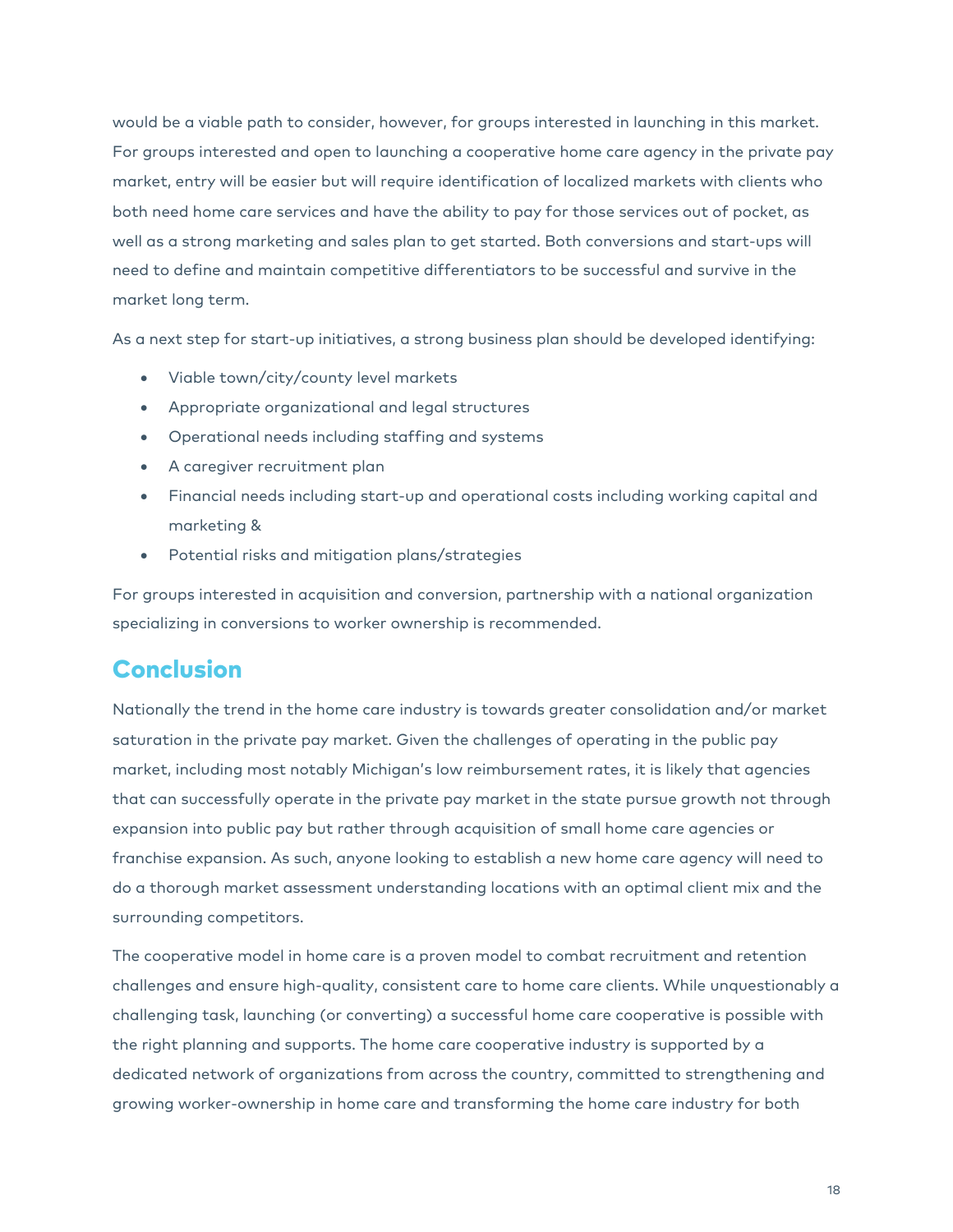caregivers and clients. This network of support is a unique advantage that gives home care cooperatives a competitive edge. While there is more work to be done, home care cooperatives are an immediate, incremental and improved solution to the systemic underinvestment at the state and federal level in home care work. While representing only .1% of the home care market today, at scale, home care cooperatives have the ability to meaningfully impact policies that will transform the livelihoods of caregivers and improve the quality and consistency for home care.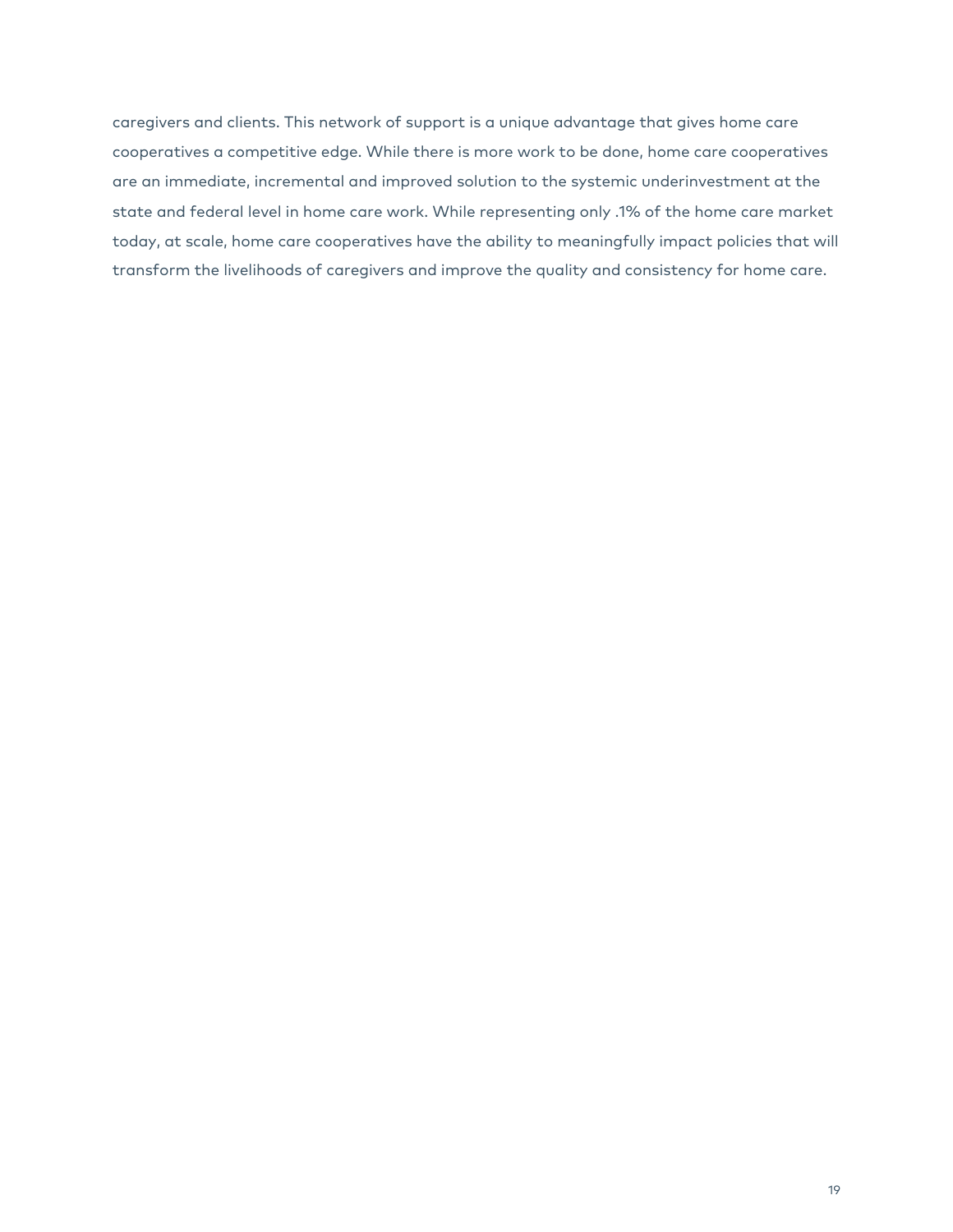#### Appendix

### Appendix 1: National Home Care Industry Overview

Unprecedented growth in the nation's elderly population, paired with a cultural shift towards aging in place, is driving historical growth in the home care sector. According to US Census projections, a quarter of the national population will be 65 and older and by 2060, 19.7% of this group will be 85 or older. Nine in ten seniors want to "age in place" in their current home and community, and an estimated 70 percent will need help with basic daily living activities to do so. Nationally speaking, there are seven<sup>40</sup> clients who need home care for everyone caregiver in the workforce. Many states experience significantly higher shortages.

Accordingly, millions of new home care workers will need to be hired and trained over the next few decades to meet this growing demand. Today, more than three million workers are employed by the home care industry in the U.S., a workforce that has already more than doubled in the last decade. Home Health Aide is the 3rd fastest growing job in the nation, and Personal Care Aide is ranked 4th<sup>41</sup>. Despite unprecedented job growth, the work is low paid, benefits are limited, hours are inconsistent, training is insufficient, career advancement is nearly non-existent, and the job is emotionally and physically taxing. Home care providers have rated caregiver shortages as the number one threat to their businesses for the last three years<sup>42</sup>.

Eighteen percent of home care workers are uninsured, and of those insured, 40% rely on public health care coverage, primarily through Medicaid. Consequently, turnover rates within the home care sector have climbed from 60% in 2017 to 82%<sup>43</sup> in 2019,



<sup>40</sup> In 2017, OES data expanded the scope for "Services for the Elderly and Persons with Disabilities" to include some positions that were previously classified under "Services in Private Households", subsequently increasing the total number of personal care aides employed nationally and decreasing the national caregiver ratio from the previous 8:1. 41 https://www.bls.gov/emp/tables/fastest-growing-occupations.htm

<sup>42</sup> Pulse 2018 Benchmark, page 62

<sup>432019</sup> Spring Home Care Benchmarking Study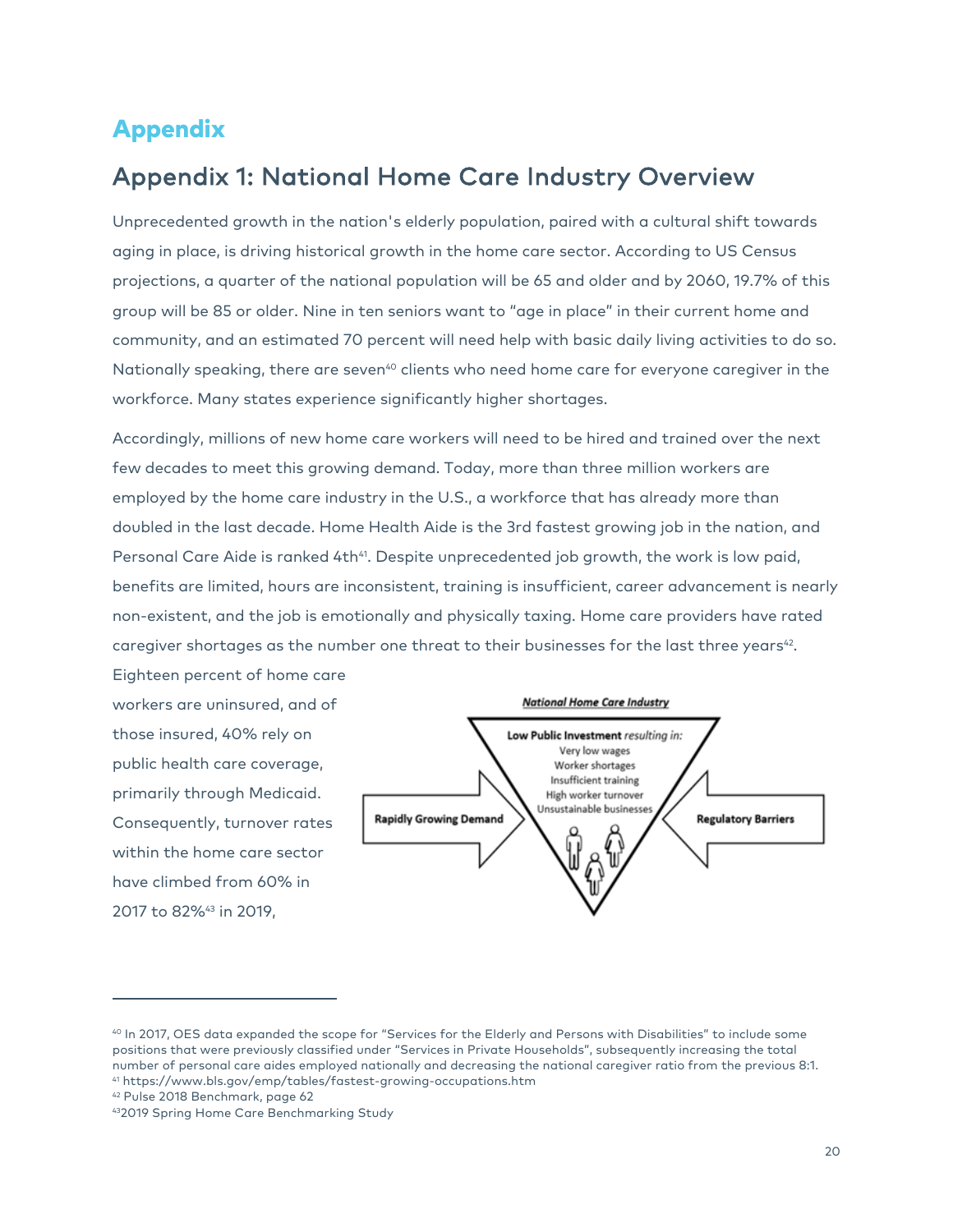contributing to the overall caregiver shortage. Industry wide costs of caregiver turnover was over \$10 billion per year.

Nationally, home care is a \$5B+ quickly expanding, national market, expected to grow at a rate of nearly 7% year-over-year for the next five years.44 Yet, as a direct result of underinvestment and complex state regulations, the home care industry remains highly fragmented and dominated primarily by small, independent providers. The three largest companies in the industry have a market share of only 8.7%. Industry consolidation through merger and acquisition activity has, however, accelerated in recent years as a response to low reimbursement rates driving down profits. While local, independent providers can arguably be more responsive to consumer needs, small agencies lack the profit margins necessary to increase salaries or invest in internal growth generally.

Public reimbursement rates for home care services are low, driving down wages across the industry. Unlike many other sectors in healthcare, the homecare industry does not have strong political representation and thus has been an easy target for federal cuts. Even though Medicaid Home and Community Based Services (HCBS) enrolled 4.6 million people in 2017, and spent \$82.7 billion for care<sup>45</sup>, that spending is rarely reflected in the wages and employment stability of home care workers. Across the U.S., the hourly median wage for workers in the direct care workforce is \$12.17 per hour, only \$.10 cents more than the median wage for retail and food service workers. Even though homecare is increasingly promoted by healthcare professionals and offers a superior value for clients, this recognition has not yet resulted in increased payments for services. Continued neglect for the home care occupation will continue to result in the growth of recruitment needs and cost and a decrease in available quality care for the country's vulnerable aging population.

## Appendix 2: Medicaid Overview

Representing over 70% of revenue, Medicaid is the largest and most important payer of home care services nationally. <sup>46</sup> Dually funded by the federal government and individual states, Medicaid provides financial support for health care services for low-income individuals, including elderly and disabled individuals requiring long term care. Long term care specifically, accounts for over 60% of Medicaid spending. Under Medicaid, the federal government provides a base

<sup>44</sup> *IBISWorld Industry Reports: 62161 Home Care Providers in the US*

<sup>45</sup> https://www.kff.org/medicaid/issue-brief/medicaid-home-and-community-based-services-enrollment-and-spending/

<sup>46</sup> Medicaid, May 2019 Medicaid & CHIP Enrollment Data Highlights. Retrieved from www.medicaid.gov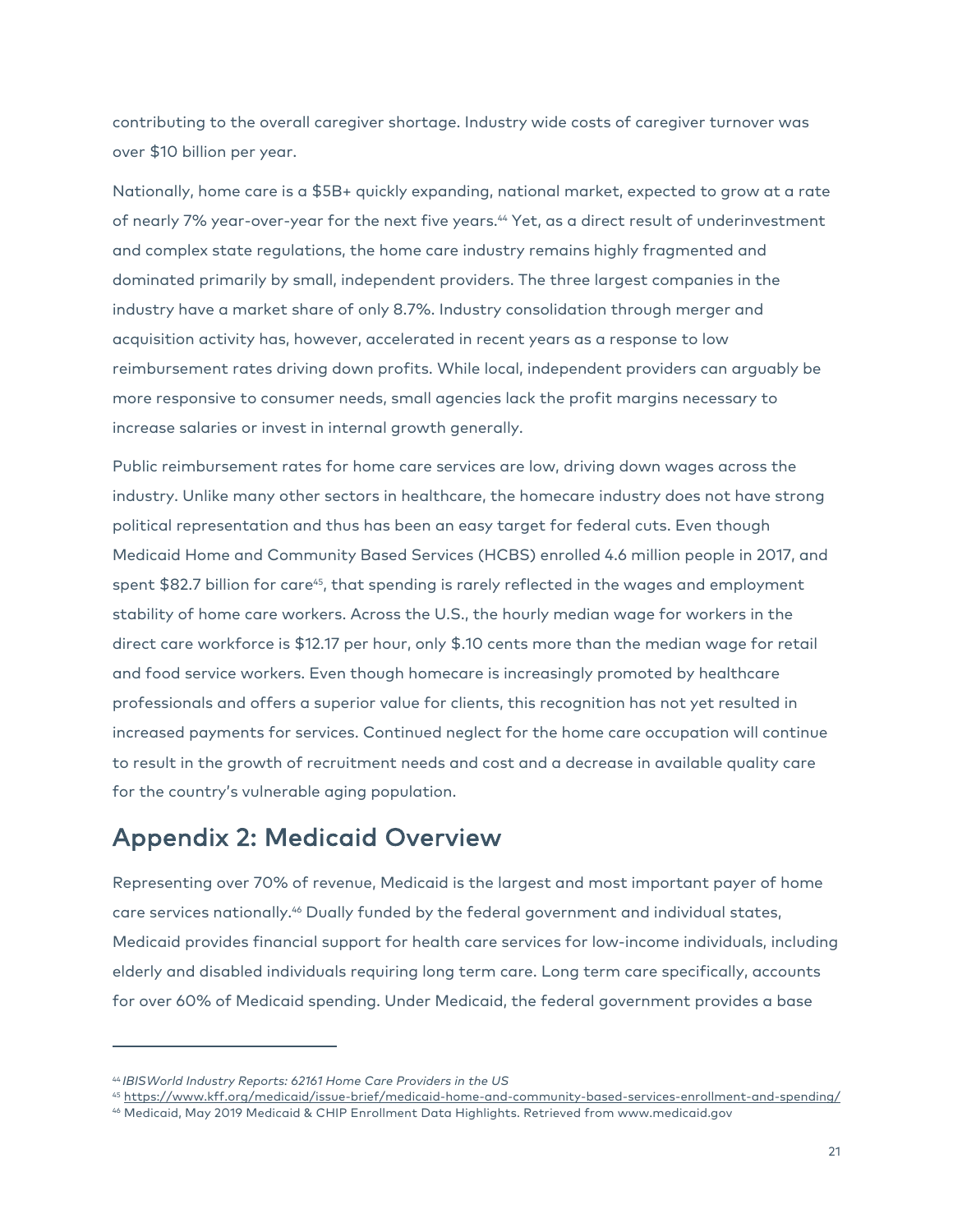match of 50% for approved Medicaid provided services, with low income states eligible for higher reimbursement rates. To be eligible for Medicaid benefits, individuals must meet federally mandated means tests.

Beginning in 2014, the Affordable Care Act allowed states the option to expand Medicaid eligibility to all non-elderly adults with income below 138% of the federal poverty line. Under "Medicaid Expansion", the federal government absorbed a larger share of Medicaid costs for new enrollees, covering 100% of costs from 2014 to 2017 and gradually reducing that percentage to 90% from 2017 to 2020. To date, 36 states and the District of Columbia have expanded Medicaid, including Michigan. 47

Medicaid requires that states provide specific services at a minimum to participate in the program. Required programs include inpatient and outpatient hospital services, physician and laboratory services, nursing home care and home care. Above the minimum required programs, states may elect to cover additional services and/or expand services to individuals outside of the standard eligibility limits set by the Center for Medicaid and Medicare Services (CMS), the federal governing body. Typically, these additional services are provided under approved "waivers".48 The number and type of waivers in each state varies widely, however common waivers include 1915 waivers, Aged and Disabled Waivers (ADW), and Intellectual Disability Waivers (ID). Home care relevant 1915 waivers include:

- 1915(c) Home and Community-Based Waivers (offered in 47 states and DC)
- 1915(i) State Plan Home and Community Based Waivers
- 1915(j) Self-Directed Personal Assistance Services Under State Plan Waivers
- 1915(k) Community First Choice Waivers 22 (See Appendix A for Waiver Details)

1915 (c) HCBS waivers were first introduced in 1983 as a way for states to transition beneficiaries out of costly institutional care settings, and in 2005, became formal Medicaid State plan options.49 States can offer as many 1915(c) Home and Community-Based Waivers as they elect, provided they meet the requirements set forth by CMS, and can elect what services to cover under the waivers, however home health aide, personal care aide, and homemaker services are almost always covered under these programs.<sup>50</sup> Understanding where states fall on

<sup>47</sup> Medicaid Expansion in Michigan, Fact Sheet, Updated January 2016, Kaiser Family Foundation. Accessed at: http://files.kff.org/attachment/fact-sheet-medicaid-expansion-in-michigan

<sup>48</sup> Congressional Budget Office, Overview of Medicaid. Retrieved from https://www.cbo.gov/publication/44588

<sup>49</sup> Medicaid, Home & Community Based Services Authorities. Retrieved from www.medicaid.gov.

<sup>&</sup>lt;sup>50</sup> Medicaid, Home & Community-Based Services 1915(c). Retrieved from www.medicaid.gov.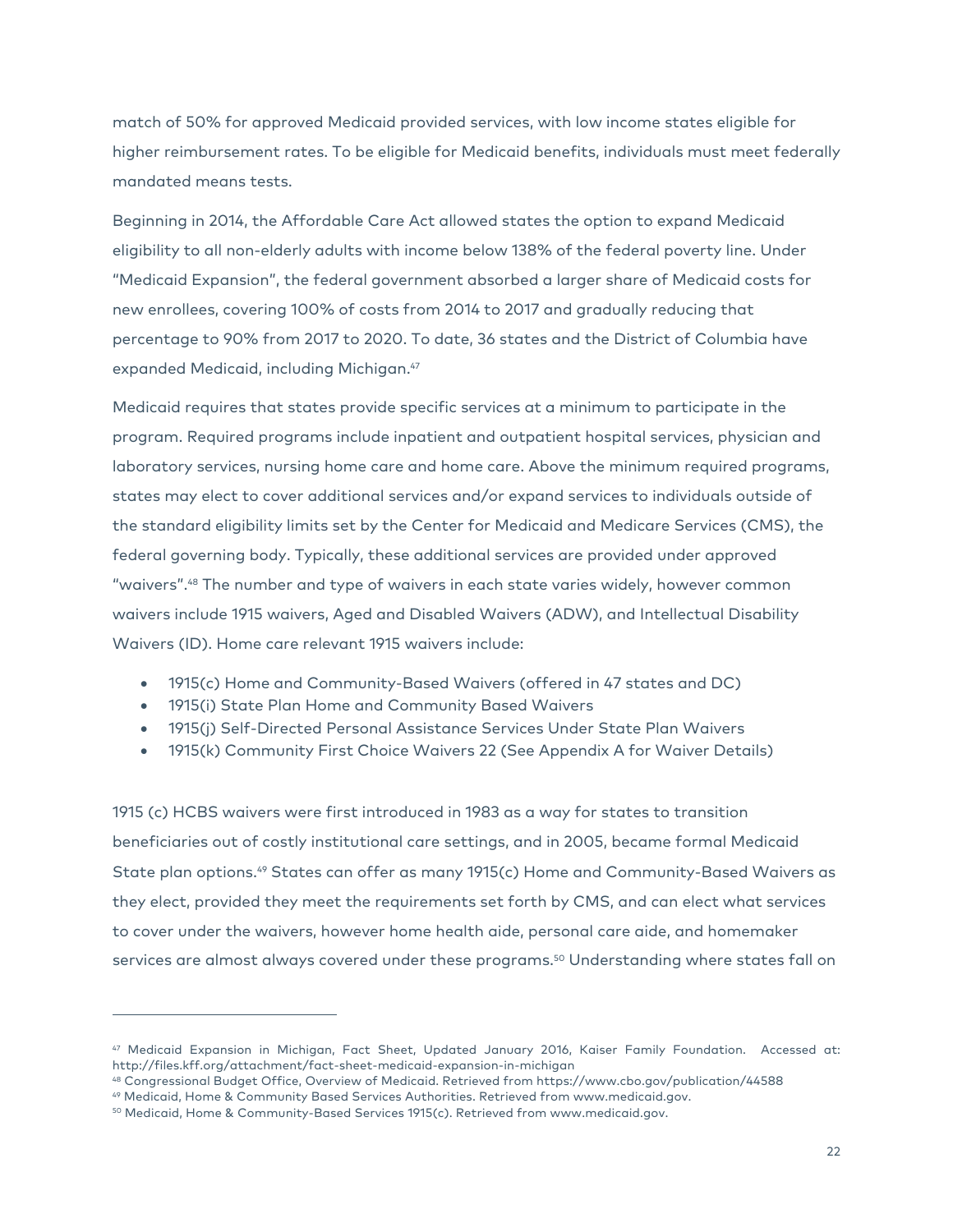the spectrum of HCBS spending for their long-term services and supports (LTSS) programs is an important metric for states overall preference for institutional versus home based care.

From Medicaid's founding in 1965 until the early 1990's, Medicaid operated under a system of "fee-for-service", in which providers were directly reimbursed for services provided, based on the rates set by individual states. In the early 1990's however, Medicaid began a transition towards a system known as "managed care" to better manage costs, utilization, and quality. Under Medicaid managed care, state Medicaid agencies contract with independent for profit or nonprofit Managed Care Organizations (MCOs) that accept fixed and standardized payments per member per month for health care services, known as "capitated payments." Because payments are "capitated" MCO's are driven to balance the needs of high-need/high-cost beneficiaries with low-need/low-cost beneficiaries and provide care in the most cost-effective manner possible to avoid cost overruns and ensure company profit.

Early on, managed care was implemented under 1115 Waivers, but in 1997 the Balanced Budget Act gave states more authority to implement managed care programs without waivers.<sup>51</sup> As of July 2018, 11 states did not have Managed Care programs in place.<sup>52</sup> States that have begun transitions to managed care programs are in varying states of transition. 17 states operate almost exclusively under managed care programs (over 90% transitioned),53, <sup>54</sup> including home and community-based services, while others are just beginning this transition. Understanding where specific states fall on this transition is important, as it is directly correlated to how service rates are set, how money flows, and the importance of strategic partnerships, scale and other factors to home care agency success in a state.

<sup>&</sup>lt;sup>51</sup> Kaiser Family Foundation, Five Key Questions and Answers about Section 1115 Medicaid Demonstration Waivers, 2011. Retrieved from https://www.kff.org.

<sup>52</sup> Kaiser Family Foundation, Total Medicaid MCOs. Retrieved from https://www.kff.org.

<sup>53</sup> The 17 states with over 90% transition to MCOs include Tennessee, Hawaii, Nebraska, Delaware, Kansas, New Jersey, Virginia, Texas, Arizona, Oregon, Iowa, Florida, Washington, Louisiana, Kentucky, Rhode Island, and New Mexico. <sup>54</sup> Kaiser Family Foundation, Share of Medicaid Population Covered under Different Delivery Systems. Retrieved from https://www.kff.org.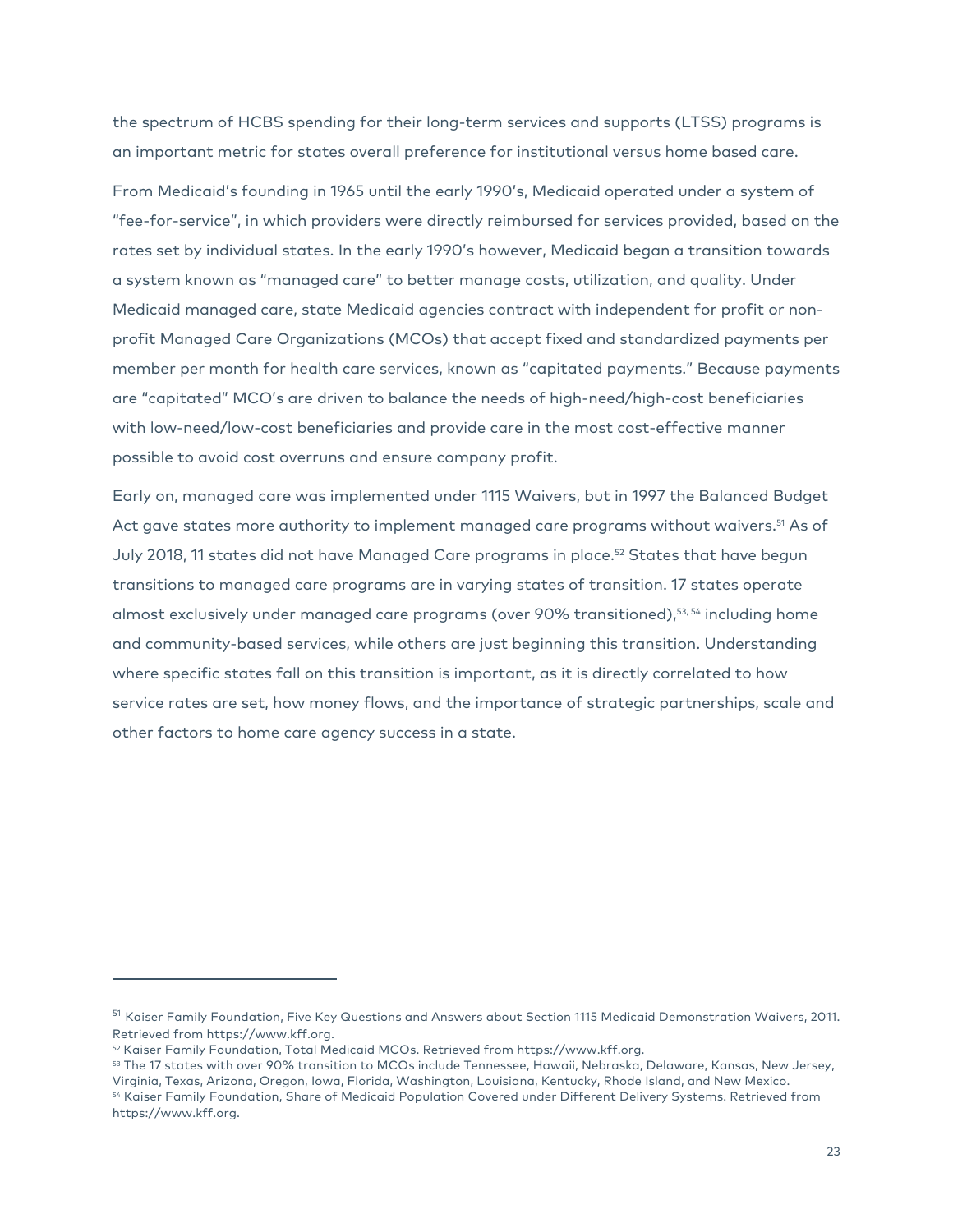### Appendix 3: Michigan Medicaid Overview

#### Medicaid Home and Community Based Services (HCBS)

Beginning in 2014, Michigan elected to expand Medicaid through the Healthy Michigan Plan.<sup>55</sup> In addition, Michigan approved Section 1115 waivers to operate their Medicaid expansion programs in ways otherwise prohibited. Medicaid Home and Community Based Service programs allow Medicaid recipients who are age 65+ and those living with physical disabilities to receive support with activities of daily living (ADL's) and instrumental activities of daily living (IADL's) at home or in their community, rather than in institutional settings. Traditionally, HCBS are offered under state waivers, approved by CMS. In Michigan, most Medicaid recipients requiring long term support services at home or in the community are enrolled in Managed Long-Term Care plans, but a few waiver programs remain active.

In Michigan, there are three in-home assistance MCOs funded by Medicaid: Michigan Choice, Michigan Health Link, and PACE,

Home Help Program: Covers individuals requiring assistance with activities of daily living. It enrolls the largest number of residents of the three in-home assistance programs funded by Medicaid. In 2017, the Home Help Program enrolled 51,862 individuals.56 It is administered through the Michigan Department of Health & Human Services (MDHHS). Individuals must be eligible for Medicaid and require assistance with at least one activity of daily living.

MI Choice: Formerly referred to as the Home and Community Based Services for the Elderly and Disabled (HCBS/ED) program. MI Choice provides support for activities of daily living, such as help with personal care, chore and homemaker services, and respite care at home. Elderly and disabled waiver participants are given the choice of allowing the state to manage their care services or self-directing their own care. Family members can be hired to provide care services; however, spouses and legal guardians are not eligible to be paid through MI Choice for caregiving services to their legal partner. MI

<sup>55</sup> Healthy Michigan Plan. Retrieved from https://www.michigan.gov/healthymiplan/

<sup>56</sup> Michigan Medicaid Long-Term Services and Supports. Retrieved from Michigan.gov/mdhhs

<sup>(</sup>https://www.michigan.gov/documents/mdhhs/MLTSS\_Phase3\_FinalReport\_12-14-18\_Rev\_3\_19\_647943\_7.pdf)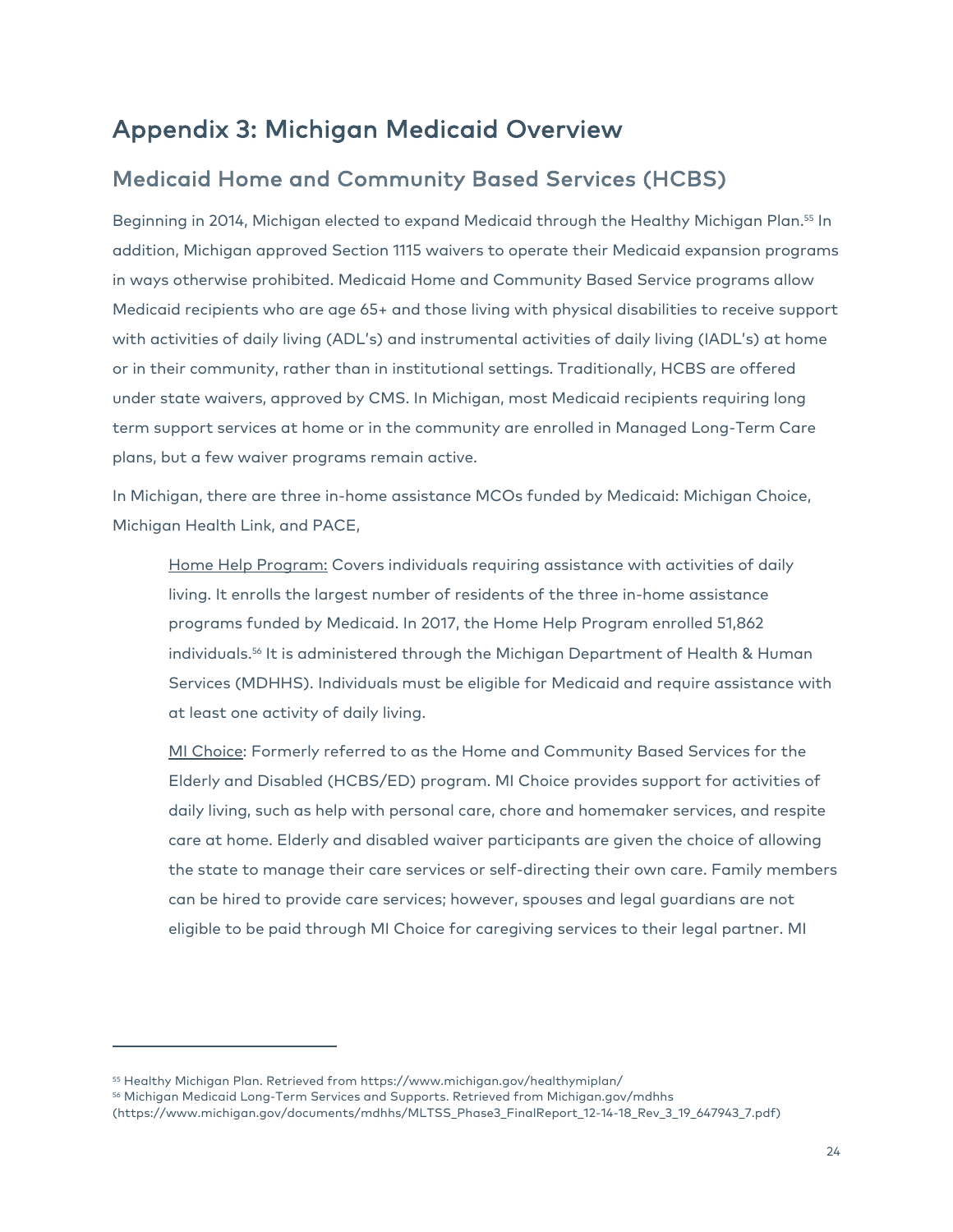Choice is approved and authorized by the 1915 (b1), 1914 (b4), and 1915 (c) waivers. In 2017, MI Choice enrolled 11,841 individuals.<sup>57</sup>

Health Link Program: Is designated for persons eligible for both Medicaid and Medicare. The Link supports services that help beneficiaries remain in their homes, including personal care assistance. In 2017, Health Link served 35,604 home-based beneficiaries (an additional 1,874 resided in nursing facilities). In addition, 683 individuals enrolled through the 1915 (c) HCBS waiver.<sup>58</sup> The Link is currently only available for MI residents in several counties including: Barry, Berrien, Branch, Calhoun, Cass, Kalamazoo, Macomb, St. Joseph, Van Buren, Wayne, or any county in the Upper Peninsula.<sup>59</sup> These counties are distributed fairly evenly across rural, suburban, and urban Michigan.

A 2005 state study compared the costs of delivering health care services to Medicaid recipients through different systems. The report found that a capitated managed care program, involving multiple MCOs, was the most cost-effective delivery system for Michigan. As a result, Michigan continued the shift from FFS to MCOs<sup>60</sup>, and as of July 2018, 77.6% of Michigan's population receiving Medicaid benefits were beneficiaries of MCOs. This compared to only 22.4% of Medicaid beneficiaries who received home-based supports under fee-for-service programs or are otherwise not enrolled in MCOs.<sup>61</sup>

#### Appendix 4: Key Stakeholders

- Center for Independent Living: Centers for Independent Living (CILs) are communitybased organizations offering support and advocacy for people living with disabilities. Michigan has 15 CIL offices.
- Aging & Adult Service Agency: AASA is Michigan's designated state unit on aging, formed under the Older Michiganians Act of 1981. AASA operates under the authority of the federal Older Americans Act of 1965.

<sup>57</sup> MDHHS, Michigan Medicaid Long-Term Services and Supports. Retrieved from Michigan.gov/mdhhs (https://www.michigan.gov/documents/mdhhs/MLTSS\_Phase3\_FinalReport\_12-14-18\_Rev\_3\_19\_647943\_7.pdf) <sup>58</sup> Ibid.

<sup>59</sup> https://www.michigan.gov/mdhhs/0,5885,7-339-71551\_2945\_64077-335615--,00.html

<sup>60</sup> Michigan Medicaid: Relative Cost Effectiveness of Alternative Service Delivery Systems,<br>61 Kaiser Family Foundation, Share of Medicaid Population Covered under Different Delivery Systems. Retrieved from https://www.kff.org.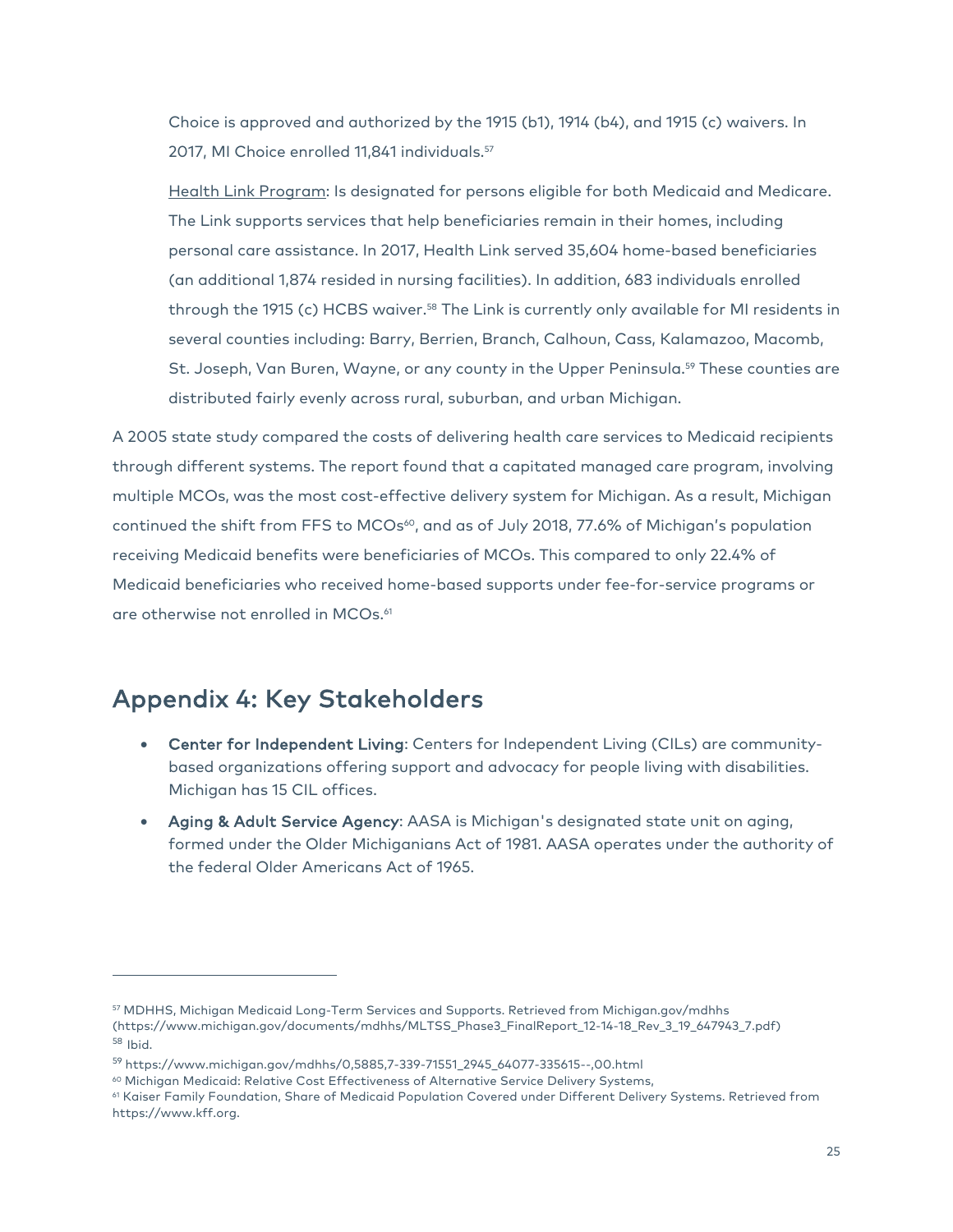- State Advisory Council on Aging: 40-member State Advisory Council is appointed by the Commission on Services to the Aging to represent the needs and interests of local communities and research issues assigned by the Commission.<sup>62</sup>
- Michigan Commission on Services to the Aging: The commission is a 15-member bipartisan board that advises the Aging and Adult Services Agency (AASA) on issues related to aging policies and programs. 63
- Area Agencies on Aging: As mandated by the Older American's Act, Michigan operates 13 area agencies on aging (AAA), which provide a suite of services to promote independence for persons 60+ with a primary focus on frail, rural and low-income minority individuals. AAA's contract with other agencies to provide services including homemaker services.
- IMPART Alliance: Developed by a Michigan State University led research team, IMPART Alliance aims to tackle the gap left by increasing numbers of elderly choosing to stay at home and the shortage of direct care aids in the state, particularly those who are well trained and provide excellent care.
- Partners in Personal Assistance(PPA): PPA is the only US multi-stakeholder personal assistance service provider and is based in Ann Arbor, Michigan. Consumer employers have access to screened and trained personal assistants and flexible services, while personal assistants receive comprehensive training, benefits, and competitive wages.

<sup>62</sup> Michigan Department of Health and Human Services: Annual Report Aging & Adult Services- pg. 7

<sup>&</sup>lt;sup>63</sup> Michigan Department of Health and Human Services: Annual Report Aging & Adult Services - pg. 5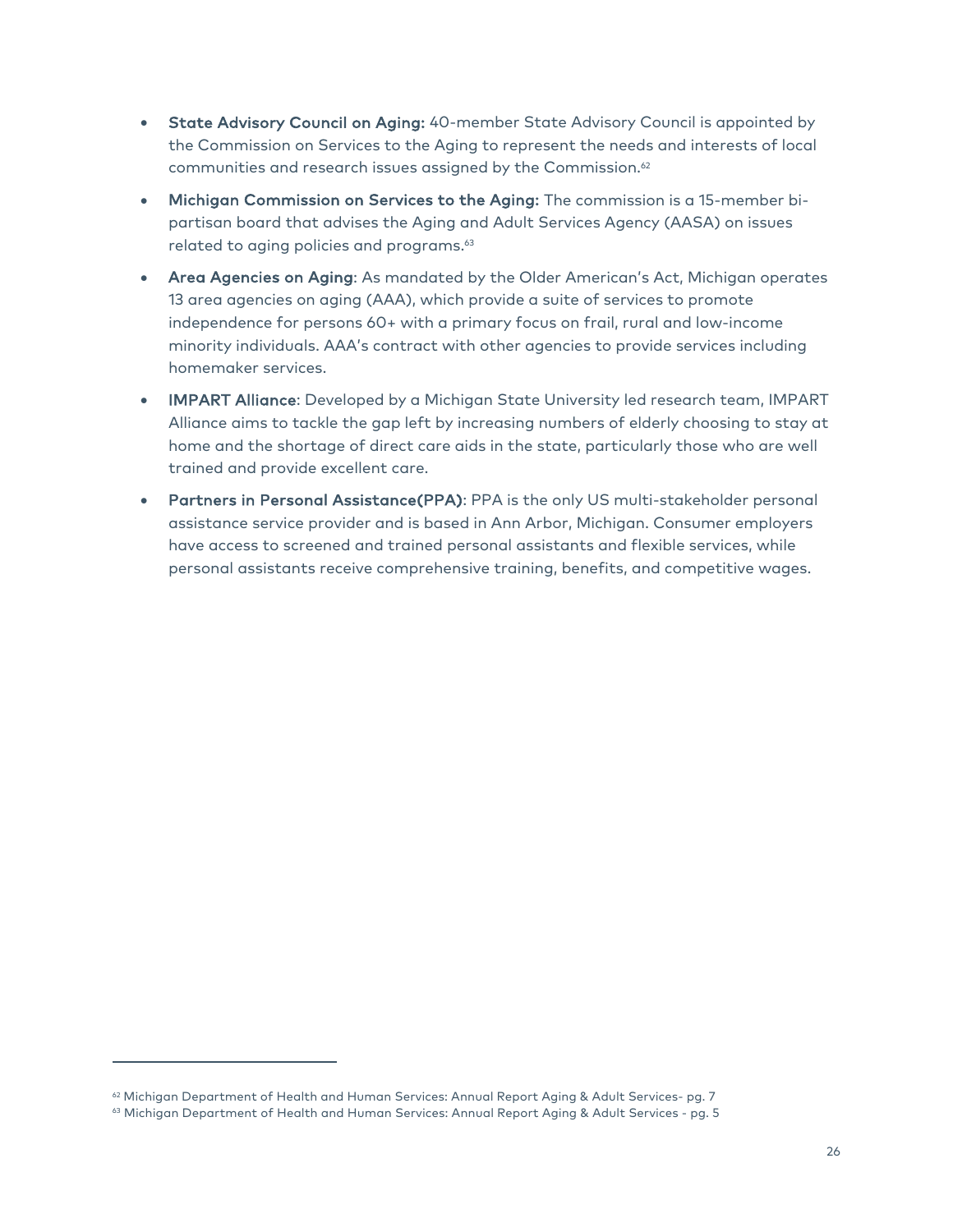#### **Resources**

- Bureau of Labor and Statistics. (2019). EMPLOYMENT PROJECTIONS 2018-2028. Retrieved from https://www.bls.gov/news.release/pdf/ecopro.pdf
- Census Bureau QuickFacts. (2019). Retrieved from https://www.census.gov/quickfacts/fact/table/US,CA,IN,MI/PST045218
- Center for Health and Research Transformation (CHRT). (2019). Michigan Medicaid Long-Term Services and Supports. Ann Arbor. Retrieved from https://www.michigan.gov/documents/mdhhs/MLTSS\_Phase3\_FinalReport\_12-14- 18\_Rev\_3\_19\_647943\_7.pdf
- Cost of Long-Term Care by State | 2019 Cost of Care Report | Genworth. (2019). Retrieved 22 October 2019, from https://www.genworth.com/aging-and-you/finances/cost-ofcare.html
- Diment, D. (2017). In-Home Senior Care Franchises in the US. IBISWorld. Retrieved from http://ibisworld.com
- Hearne, J., Topoleski, J. (2013). An Overview of the Medicaid Program [Blog]. Retrieved from https://www.cbo.gov/publication/44588
- Home Health Aide Training Requirements by State PHI. (2019). Retrieved 21 October 2019, from https://phinational.org/advocacy/home-health-aide-training-requirements-state-2016/
- Individual Caregiver and Agency Rates. (2019). Retrieved from https://dhhs.michigan.gov/OLMWEB/EX/AS/Public/ASM/138.pdf
- Licensing And Regulatory Affairs Home Health Agencies. (2019). Retrieved 2018, from https://www.michigan.gov/lara/0,4601,7-154-89334\_63294\_72971\_75375---,00.html
- Michigan Department of Health and Human Services. (2018). Annual Report Aging & Adult Services Agency. Lansing. Retrieved from https://www.michigan.gov/documents/osa/2018\_AASA\_Annual\_Report\_- \_Final\_644980\_7.pdf
- National Establishment Time Series (NETS). NETS is a proprietary database developed by Walls & Associates that converts Dun and Bradstreet (D&B) archival establishment data into a time-series database of establishment information.
- O'Malley Watts, M., & Musumeci, M. (2018). Medicaid Home and Community-Based Services: Results from a 50-state survey of enrollment, spending and program policies (p. 20). The Henry J. Kaiser Family Foundation. Retrieved from http://files.kff.org/attachment/Report-Medicaid-Home-and-Community-Based-Service